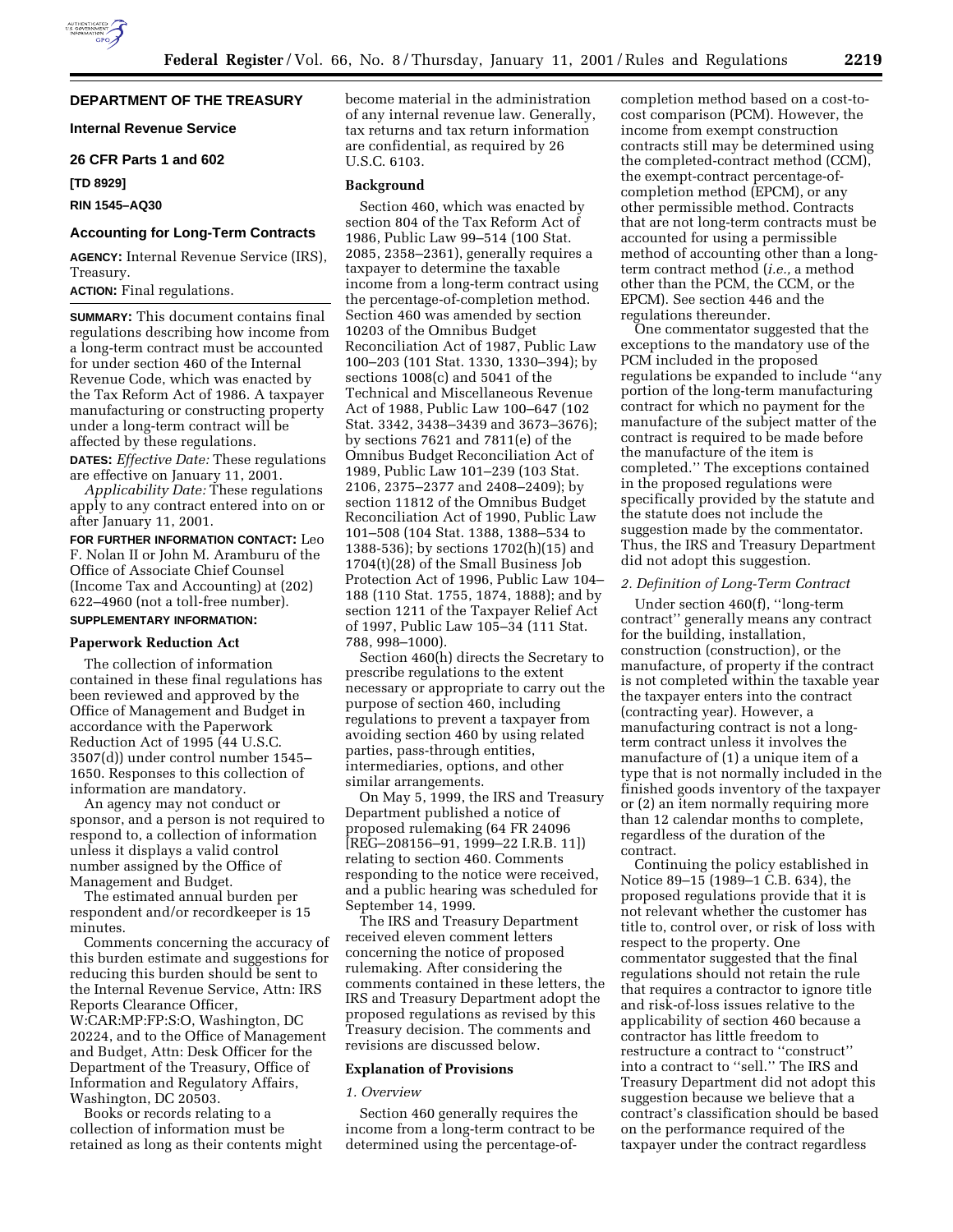of whether that contract otherwise would be classified as a sales contract or a construction or manufacturing contract. Moreover, the IRS and Treasury Department continue to believe that the rule in the proposed regulations is necessary to prevent a taxpayer from circumventing section 460 by structuring a construction contract to resemble a sales contract without changing the taxpayer's obligations under the contract. Another commentator asked whether a contract is subject to section 460 if it requires the taxpayer to manufacture or construct property in order to fulfill its contractual obligation but the property is never delivered to the customer (*e.g.*, a research contract for test results). Again, the IRS and Treasury Department believe that a contract's classification should depend upon the performance required of the taxpayer under the contract. Thus, the final regulations clarify that it is irrelevant whether title in the property manufactured or constructed under the contract is delivered to the customer.

The proposed regulations provide that a contract is not a construction contract if it requires the taxpayer to provide land to the customer and the estimated total allocable contract costs attributable to the taxpayer's construction activities are less than 10 percent of the contract's total contract price. One commentator asked for clarification concerning whether the estimated total allocable contract costs attributable to the taxpayer's construction activities includes the cost of the land provided under the contract. The final regulations clarify that the cost of this land is not an allocable contract cost when the taxpayer determines whether the cost of its construction activities is less than 10 percent of the contract's total contract price.

# *3. Date Taxpayer Completes a Long-Term Contract*

The proposed regulations provide that a long-term contract is completed in the earlier taxable year (completion year) that: (1) The customer uses the subject matter of the contract (other than for testing) and at least 95 percent of the total allocable contract costs attributable to the subject matter have been incurred by the taxpayer; or (2) the subject matter of the contract is finally completed and accepted. To the extent that the ''customer-use'' rule requires a taxpayer to treat a contract as completed before final completion and acceptance have occurred, the proposed regulations explicitly adopt a rule different from that considered in *Ball, Ball and Brosamer, Inc.* v. *Commissioner,* 964

F.2d 890 (9th Cir. 1992), *aff'g* T.C. Memo. 1990–454.

Some commentators argued against having a rule that will declare a contract completed earlier than under the finally-completed-and-accepted standard illustrated in *Ball.* Some commentators also argued that the customer-use rule is confusing to subcontractors because it is unclear whether a subcontractor's ''customer'' is the general, or ''prime,'' contractor or the ultimate owner of the property. On the other hand, one commentator asked for a bright-line standard for completion and suggested, among other possibilities, that completion occur when 95 percent of the estimated costs have been incurred.

The IRS and Treasury Department continue to believe that a contract is complete for all practical purposes when the customer uses the subject matter of that contract and the taxpayer has only five percent or less of the total allocable contract costs remaining to be incurred. Delaying a contract's completion beyond this point, as the Tax Court permitted in *Ball,* does not reflect the substance of the transaction and could encourage the use of formalities to delay a contract's completion unreasonably. Thus, the final regulations do not substantively change the customer-use rule contained in the proposed regulations. However, the final regulations clarify that a subcontractor's customer is the general contractor.

Several commentators expressed concern that the customer-use rule contained in the proposed regulations will create additional administrative burdens for taxpayers using the PCM because they often will have to apply the look-back method two times, first upon customer use and again upon final completion and acceptance. Though the IRS and Treasury Department believe that the customer-use rule results in an appropriate determination of completion, we understand these concerns. Thus, to simplify a taxpayer's reporting requirements under the lookback method, the IRS and Treasury Department have modified the lookback regulations to require a taxpayer to delay the first application of the lookback method until the taxable year in which a long-term contract is finally completed and accepted.

### *4. Severing and Aggregating Contracts*

The proposed regulations allow the Commissioner, and generally require a taxpayer, to sever and aggregate contracts when necessary to clearly reflect income. The proposed regulations provide the following

criteria for determining whether severance or aggregation is required: Independent versus interdependent pricing, separate delivery or acceptance, and the reasonable businessperson standard. However, under the proposed regulations, a taxpayer may not sever a contract subject to the PCM. In addition, the proposed regulations require a taxpayer to notify the Commissioner when severing a long-term contract not accounted for using the PCM and provide agreement-specific information, including the criteria for severing or aggregating the agreement.

Some commentators criticized the ''no severance'' rule for long-term contracts subject to the PCM. The ''no severance'' rule is provided in the proposed regulations because the IRS and Treasury Department believe that in most cases, a taxpayer's use of the PCM and look-back method will clearly reflect the taxpayer's income from a long-term contract. To date, the only identified reason to allow severance of a contract subject to the PCM related to the application of the 10-percent method as shown in § 1.460–1(j) *Example 8* of the proposed income tax regulations. Conversely, the IRS and Treasury Department believe that permitting a taxpayer to sever a contract subject to the PCM could allow the taxpayer to manipulate taxable income (*e.g.,* by severing to create a loss contract and accelerate the loss) or to avoid the application of section 460 (*e.g.,* by ''completing'' the contract during the contracting year). Nonetheless, the IRS and Treasury Department agree with the commentators' concerns that to the extent severance is necessary to clearly reflect income from a long-term contract (*e.g.,* due to the application of the 10 percent method), it should be permitted. Accordingly, the final regulations allow a taxpayer to sever a long-term contract if necessary to clearly reflect income, but only if the taxpayer has obtained the Commissioner's prior written consent.

Some commentators criticized the notification requirement for severed and aggregated contracts as being unduly burdensome. The IRS and Treasury Department continue to believe that notification will help taxpayers and the IRS consistently apply the severing and aggregating rules. In recognition of the potential burden associated with the proposed notification requirement, however, the final regulations simplify the notification by only requiring that a taxpayer inform the IRS when it has severed or aggregated agreements. Thus, the taxpayer is no longer required to provide agreement-specific information.

One commentator suggested that the reasonable businessperson standard be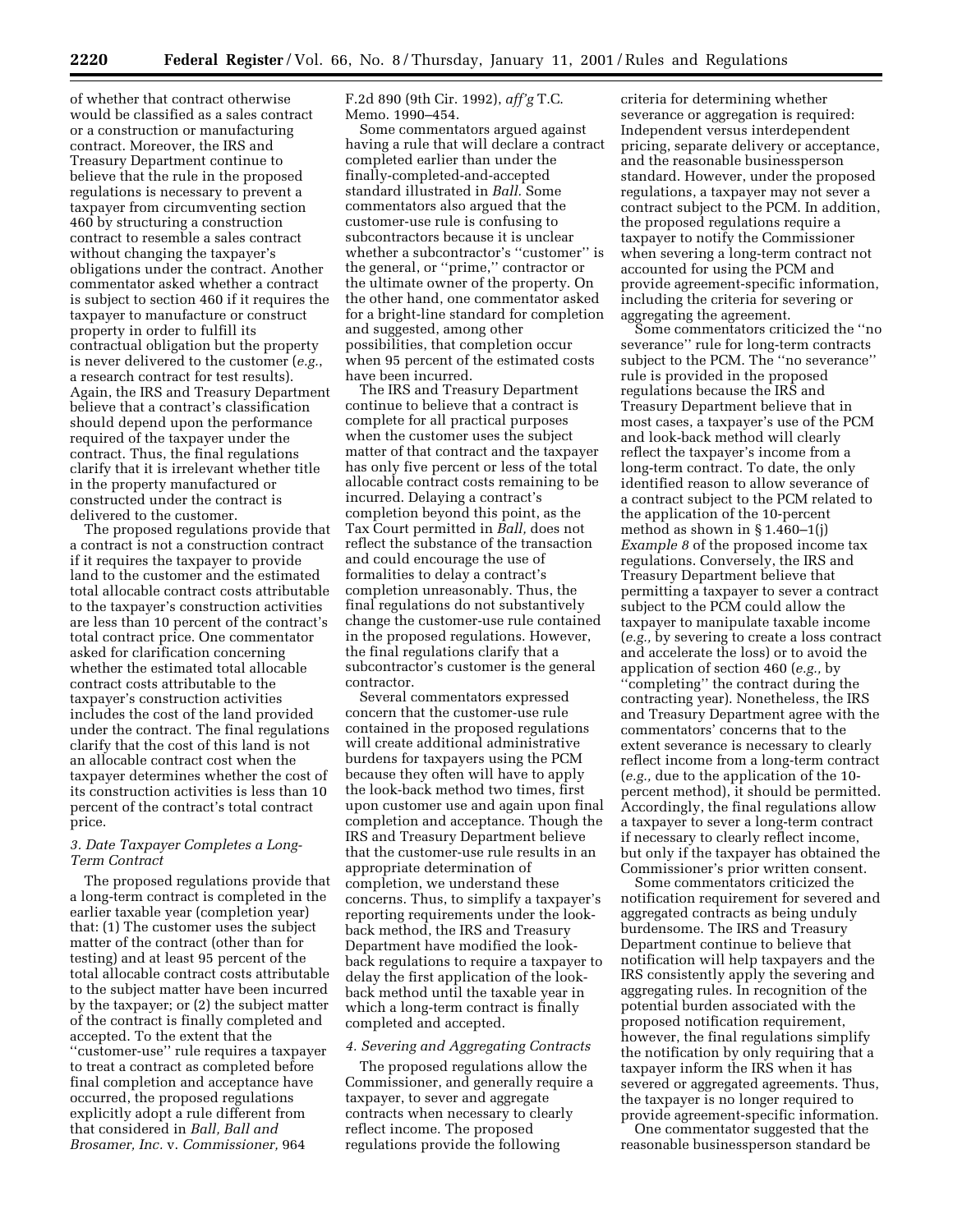eliminated because it is merely a subset of independent pricing and interdependent pricing (the pricing standards), which should be the primary criteria for determining whether longterm contracts must be severed or aggregated to clearly reflect income. The IRS and Treasury Department agree that the pricing standards and the reasonable businessperson standard overlap, but believe that the pricing standard is a subset of the reasonable businessperson standard. Besides requiring an analysis of pricing, the reasonable businessperson standard requires an analysis of all the facts and circumstances of the business arrangement between the taxpayer and the customer. Thus, because the absence of the reasonable businessperson standard might change the decision to sever or aggregate in some cases, the final regulations retain this criterion and clarify its distinction from the pricing standards.

#### *5. Hybrid Contracts*

Under the proposed regulations, a taxpayer generally must classify a contract that requires the taxpayer to manufacture personal property and to construct real property (hybrid contract) as separate manufacturing and construction contracts. If at least 95 percent of the estimated allocable contract costs are reasonably allocable to manufacturing (or construction) activities, the taxpayer may classify the contract as a manufacturing (or construction) contract.

One commentator suggested that the final regulations allow a taxpayer to elect to use the PCM to account for a hybrid contract instead of requiring the taxpayer to account for both parts separately. The IRS and Treasury Department agree with the commentator's request for simplification. Accordingly, the final regulations allow a taxpayer to elect, on a contract-by-contract basis, to classify a hybrid contract as a long-term manufacturing contract subject to the PCM. In addition, because this election effectively supersedes the 95-percent election that would have applied to hybrid contracts that are primarily manufacturing contracts, the final regulations retain the 95-percent election as a second election that applies only to hybrid contracts that are primarily construction contracts.

### *6. Contracts of Related Parties*

The proposed regulations provide that if a related party and its customer enter into a long-term contract subject to the PCM, and a taxpayer performs any activity that is incident to or necessary

for the related party's long-term contract, the taxpayer must account for the gross receipts and costs attributable to the activity using the PCM. However, the proposed regulations contain an inventory exception for components and subassemblies produced by the taxpayer if the taxpayer regularly carries these items in its finished goods inventories and 80 percent or more of the gross receipts from the sale of these items typically comes from unrelated parties.

One commentator suggested that the percentage threshold be lowered from 80 percent to 50 percent and that the exception not be limited to items regularly carried in the taxpayer's finished goods inventories. The IRS and Treasury Department included the related party rule, originally promulgated in Notice 89–15, in the proposed regulations to prevent taxpayers from establishing specialpurpose subsidiaries to avoid the application of section 460. However, in recognition that a related party that sells most units of a manufactured item to unrelated parties was not established for the purpose of avoiding section 460, the IRS and Treasury Department added the inventory exception to the proposed regulations to reduce the related party's accounting burden. The IRS and Treasury Department agree, however, that the inventory exception is too narrow. Accordingly, the final regulations lower the percentage threshold from ''80 percent or more'' to ''more than 50 percent'' and eliminate the requirement that the components or subassemblies be carried in finished goods inventories.

### *7. Unique Items*

Section 460 applies if a taxpayer manufactures a unique item of a type that is not normally included in the finished goods inventory of the taxpayer and if the contract is not completed by the close of the contracting year. The proposed regulations provide that ''unique'' means specifically designed for the needs of a customer. In addition, the proposed regulations contain three safe harbors concerning contracts to manufacture unique items. First, an item is not unique if the taxpayer normally completes the item within 90 days. Second, an item is not unique if the total allocable contract costs attributable to customizing activities that are incident to or necessary for the production of the item do not exceed 5 percent of the estimated total costs allocable to the item. Third, a unique item ceases to be unique no later than when the taxpayer normally includes similar items in its finished goods inventory. For an item that does not

satisfy one of these three safe harbors, the determination of whether the item is unique is based on the facts and circumstances.

Some commentators suggested that the final regulations contain either a 140-day or a 180-day safe harbor instead of the 90-day safe harbor. The IRS and Treasury Department did not adopt these suggestions because we believe that a 90-day safe harbor appropriately limits the meaning of ''unique'' in most cases. However, the IRS and Treasury Department have modified the 90-day safe harbor to clarify that in the case of a contract to manufacture multiple units of the same item, the 90-day safe harbor applies only if each unit normally is completed within 90 days.

Some commentators suggested that the final regulations contain either a 10 percent, 15-percent, or 20-percent safe harbor instead of the 5-percent safe harbor. In particular, these commentators stated that a 5-percent safe harbor will not alleviate any controversy between taxpayers and revenue agents because revenue agents generally do not raise the issue of unique items if the taxpayer's customizing costs do not exceed 5 percent. The IRS and Treasury Department agree that it is reasonable to assume that an item is not unique if the taxpayer's customizing costs do not exceed 10 percent. Thus, the customization safe harbor in the final regulations has been increased to 10 percent.

One commentator suggested that the cost of a taxpayer's customizing activities should not include the cost of any customized equipment purchased by a taxpayer from an unrelated party under a ''special accommodation'' arrangement with the customer that requires the taxpayer to acquire and install that customized equipment. The IRS and Treasury Department did not adopt this suggestion because such a special accommodation rule could enable taxpayers to avoid section 460 by having some long-term contract activities performed by outside parties.

Several commentators questioned the relevance of the ''basic design'' concept included in § 1.460–2(e) *Example 1* of the proposed regulations. To determine whether an item is unique, the relevant analysis is whether an item is customized (or manufactured according to a customer's specifications) regardless of whether the item is customized from a basic design. Accordingly, the final regulations delete the reference to the taxpayer's basic design in the example to eliminate any confusion.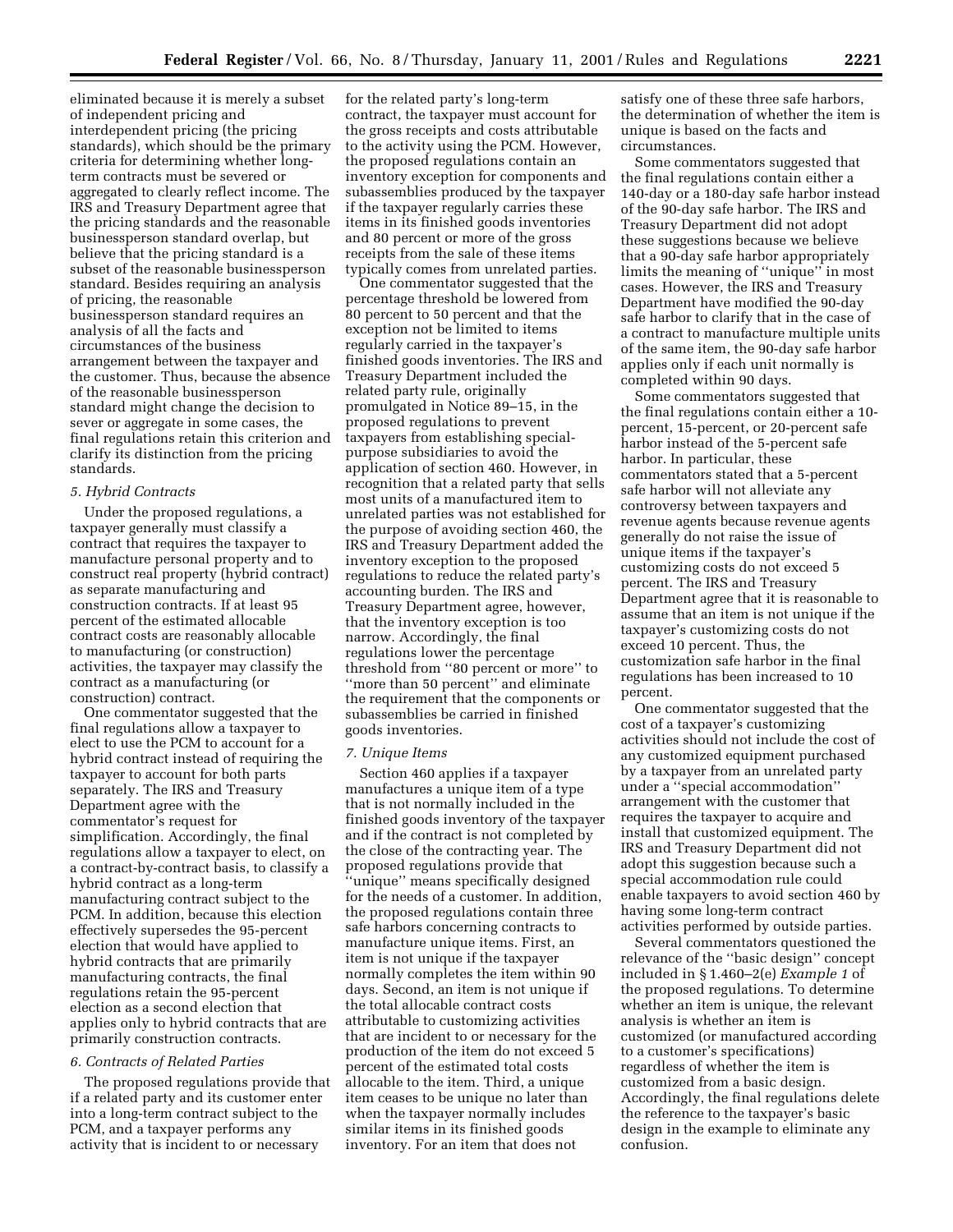One commentator questioned how the safe harbor applies in the case of a contract to manufacture multiple units of the same item. The IRS and Treasury Department believe that if significant customization is necessary to produce an item for a customer under the contract, that item is specifically designed for the needs of the customer, and thus is a unique item, regardless of the number of units produced for the customer under the contract. Thus, the final regulations clarify that for the purposes of applying the 10-percent safe harbor to a contract to manufacture multiple units of the same item, a taxpayer must allocate all customization costs to the first unit manufactured under the contract.

Some commentators suggested the addition of a fourth safe harbor that would exclude ''income on contracts for which progress payments have not been received by year end.'' The IRS and Treasury Department did not adopt this suggestion because we do not believe that such a rule bears any relationship to a determination of the uniqueness of an item and because such a rule is inconsistent with the statute.

#### *8. 12-Month Completion Period*

The proposed regulations provide that a manufactured item normally requires more than 12 months to complete if its ''production period,'' as defined in § 1.263A–12, is reasonably expected to exceed 12 months, determined at the end of the contracting year. In general, the production period for an item or unit begins when the taxpayer incurs at least 5 percent of the estimated total allocable contract costs, including planning and design expenditures, allocable to the item or unit, and the production period ends when the item or unit is ready for shipment to the taxpayer's customer.

Some commentators suggested that the final regulations be clarified to provide that ''normal time to complete'' includes only the time of physical production activity and not the time of any research, development, planning, or design activity. The IRS and Treasury Department did not adopt this suggestion because we believe that the definition of ''production period'' under § 1.263A–12(c)(3), which includes the time required for planning and design activity, is consistent with the allocation of costs to extended-period long-term contracts under § 1.451–3(d)(6) and with section  $460(c)(1)$ , which requires that costs be allocated under the rules applicable to extended-period long-term contracts. In addition, if an item manufactured under a long-term contract requires a significant amount of design time to produce, it is appropriate to include the time needed to perform these activities when determining that item's ''normal time to complete'' because these activities are directly attributable to that contract and are necessary to manufacture the subject matter of the contract. However, the final regulations clarify that a taxpayer is not required to consider activities related to costs that are not allocable contract costs under section 460 (*e.g.*, independent research and development expenses, marketing expenses) when determining the item's normal time to complete.

Some commentators asked how the 12-month rule applies in the case of a contract to manufacture multiple units of the same item. The final regulations clarify, that for the purposes of applying the 12-month rule to this type of contract, the time required to design and manufacture the first unit generally does not reflect the item's ''normal time to complete.'' For example, the time required to design the first unit of an item should not be considered as time required to manufacture subsequent identical units. The final regulations also include an example illustrating the determination of normal time to complete an item in the case of a contract to manufacture multiple units of the same item.

# *9. Percentage-of-Completion Method*

The proposed regulations provide that, under the PCM, a taxpayer generally includes a portion of the total contract price in income for each taxable year that the taxpayer incurs contract costs allocable to the long-term contract. Under the proposed regulations, total contract price included all bonuses, awards, and incentive payments if it is reasonably estimated that they will be received, even if the all events test has not yet been met. If, by the end of the completion year, a taxpayer cannot reasonably estimate whether a contingency will be satisfied, the bonus, award, or incentive payment is not includible in total contract price.

Some commentators argued that a taxpayer should not have to include contingent compensation in ''total contract price'' until the all events test for the item has been satisfied. The IRS and Treasury Department did not adopt this suggestion because the all events test is a judicially created test applying to taxpayers using an accrual method. *U.S.* v. *Anderson*, 269 U.S. 422 (1926). Conversely, section 460 is a selfcontained, statutorily created accounting method that requires taxpayers to use estimated amounts

when computing taxable income under the PCM and to use actual amounts when applying the look-back method. In addition, using the most accurate estimate of total contract price and total contract costs will produce the most accurate annual reporting of income and costs and will minimize discrepancies that could necessitate paying look-back interest. See *Tutor-Saliba Corp.* v. *Commissioner*, 115 T.C. No. 1 (July 17, 2000). However, in response to comments and questions concerning the contingent income rule, the final regulations provide that contingent income is includible in total contract price not later than when it is included in income for financial reporting purposes under generally accepted accounting principles.

One commentator suggested that the final regulations incorporate the rule under  $\S 1.451-3(a)(1)$  that allows a taxpayer to account for long-term contracts of less-than-substantial duration using a method of accounting other than a long-term contract method of accounting. The IRS and Treasury Department did not adopt this suggestion because such a rule would be inconsistent with the statutory definition of ''long-term contract.''

One commentator asked how a contractor should account for the subject matter of a long-term contract when the customer breaches that contract before the contractor has transferred title to the customer but after the contractor has reported taxable income from that contract under the PCM (*e.g.*, unfinished condominium unit). In response to this comment, the final regulations include new § 1.460– 4(b)(7), which provides that if a longterm contract is terminated before completion and, as a result, the taxpayer retains ownership of the property that is the subject matter of that contract, the taxpayer must reverse the previously reported gross income (loss) from the transaction in the taxable year of termination. As a result of reversing its previously reported gross income under this rule, a taxpayer generally will have an adjusted basis in the retained property equal to its previously deducted allocable contract costs. The look-back method does not apply to any terminated contract to the extent it is subject to this rule. The IRS and Treasury Department request suggestions for rules that will apply when the customer acquires ownership of some, but not all, of the property that is the subject matter of the contract.

### *10. Cost Allocation Rules*

The proposed and final regulations provide that a taxpayer generally must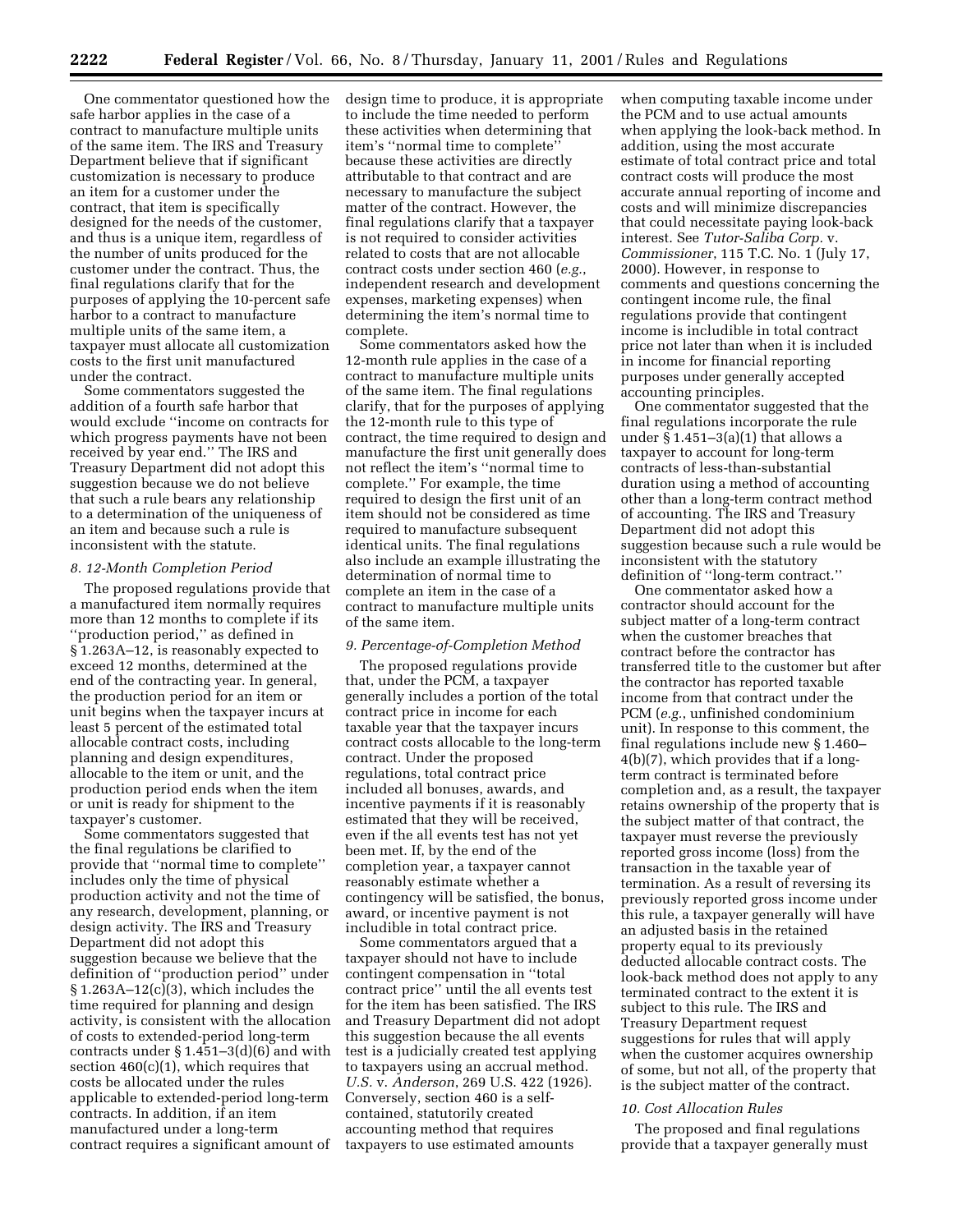allocate costs to a contract subject to section 460(a) in the same manner as direct and indirect costs are capitalized to property produced by a taxpayer under section 263A. The regulations provide exceptions, however, that reflect the differences in the cost allocation rules of sections 263A and 460.

One commentator argued that the final regulations should contain a single standard for determining when the cost of a direct material is allocable to a longterm contract. In response to this comment, the final regulations contain a single standard linked to the uniform capitalization (UNICAP) rules of section 263A. The final regulations also clarify that, among other methods, a taxpayer dedicates direct materials by associating them with a specific contract (*e.g.*, by purchase order, entry on books and records, shipping instructions).

One commentator suggested that the final regulations clarify that taxpayers should not treat software development and software implementation costs as customization costs for the purposes of the proposed 5-percent safe harbor. The IRS and Treasury Department did not adopt this suggestion because we believe that software costs are allocable contract costs (and thus customization costs) to the extent they are incident to or necessary for the manufacture of the subject matter of the contract.

This commentator also suggested that the final regulations clarify that taxpayers should not treat guarantee, warranty, and maintenance costs as customization costs for the purposes of the proposed 5-percent safe harbor. The IRS and Treasury Department modified § 1.460–1(d)(2) to clarify that these types of costs are not allocable contract costs.

#### *11. Simplified Cost-to-Cost Method*

The proposed regulations generally permit a taxpayer to elect to allocate contract costs using the simplified costto-cost method. Under the simplified cost-to-cost method, a taxpayer must determine a contract's completion factor based upon only direct material costs; direct labor costs; and depreciation, amortization, and cost recovery allowances on equipment and facilities directly used to manufacture or construct property under the contract.

One commentator suggested that the final regulations clarify whether a taxpayer using the simplified cost-tocost method is allowed or required to include subcontracted costs in a contract's completion factor. In response to this comment, the final regulations clarify that subcontracted costs represent either direct material or direct labor costs and thus must be allocated

to a contract under the simplified costto-cost method when incurred under § 1.461–4(d)(2)(ii). In addition, a taxpayer must allocate subcontracted costs for all section 460 purposes (*e.g.*, applying the 10-percent safe harbor under § 1.460–2(b)(2)(ii)).

# *12. Statute of Limitations and Compound Interest on Look-Back Interest*

One commentator requested guidance concerning the statute of limitations applicable to payments of, and claims for, look-back interest. The final regulations amend § 1.460–6(f)(1) and (2) to clarify the reporting requirements and add new § 1.460–6(f)(3). New § 1.460–6(f)(3) provides guidance on the statute of limitations applicable to the assessment and collection of look-back interest owed by a taxpayer. In addition, new  $§ 1.460-6(f)(3)$  provides that a taxpayer's claim for credit or refund of look-back interest previously paid by or collected from the taxpayer is a claim for credit or refund of an overpayment of tax for federal income tax purposes, which is subject to the section 6511 statute of limitations. In contrast, new § 1.460–6(f)(3) provides that a taxpayer's claim for look-back interest (or interest payable on look-back interest) that is not attributable to an amount previously paid by or collected from the taxpayer is a general claim against the federal government, which is subject to the statutes of limitations found in 28 U.S.C. sections 2401 and 2501.

#### *13. Effective Date*

These final regulations apply to any contract entered into on or after January 11, 2001.

# **Special Analyses**

It has been determined that this Treasury decision is not a significant regulatory action as defined in Executive Order 12866. Therefore, a regulatory assessment is not required. It also has been determined that section 553(b) of the Administrative Procedure Act (5 U.S.C. chapter 5) does not apply to these regulations. Pursuant to section 7805(f) of the Internal Revenue Code, this Treasury decision was submitted to the Chief Counsel for Advocacy of the Small Business Administration for comment on its impact on small business. It is hereby certified that the collection of information in this Treasury decision will not have a significant economic impact on a substantial number of small entities. The regulations require a taxpayer to attach a statement to its original federal income tax return if the taxpayer severs or aggregates a long-term contract. The

statement is needed so the Commissioner can determine whether the taxpayer properly severed or aggregated the contract. It is uncommon for a taxpayer that has a long-term contract to sever or aggregate that contract. In addition, if a contract is severed or aggregated and a statement is required, it is estimated that it will, on average, require only 15 minutes to complete.

### **Drafting Information**

The principal author of these regulations is Leo F. Nolan II, Office of Associate Chief Counsel (Income Tax and Accounting). However, other personnel from the IRS and Treasury Department participated in their development.

### **List of Subjects**

#### *26 CFR Part 1*

Income taxes, Reporting and recordkeeping requirements.

#### *26 CFR Part 602*

Reporting and recordkeeping requirements.

### **Adoption of Amendments to the Regulations**

Accordingly, 26 CFR parts 1 and 602 are amended as follows:

### **PART 1—INCOME TAXES**

**Paragraph 1.** The authority citation is amended by removing the entry for ''Section 1.451–3 and 1.451–5'', revising the entry for ''Section 1.460–4'', and adding the following entries in numerical order to read as follows:

**Authority:** 26 U.S.C. 7805 \* \* \*

\* \* \* \* \*

Section 1.451–5 also issued under 96 Stat. 324, 493.

\* \* \* \* \* Section 1.460–1 also issued under 26 U.S.C. 460(h).

Section 1.460–2 also issued under 26 U.S.C. 460(h).

Section 1.460–3 also issued under 26 U.S.C. 460(h).

Section 1.460–4 also issued under 26 U.S.C. 460(h) and 1502.

Section 1.460–5 also issued under 26 U.S.C. 460(h).

\* \* \* \* \*

# **§ 1.446–1 [Amended]**

**Par. 2.** Section 1.446–1 is amended as follows:

1. In the second sentence of paragraph  $(c)(1)(iii)$ , the language "451" is removed and ''460'' is added in its place.

2. In the fourth sentence of paragraph  $(e)(2)(ii)(a)$ , the language "§ 1.451–3" is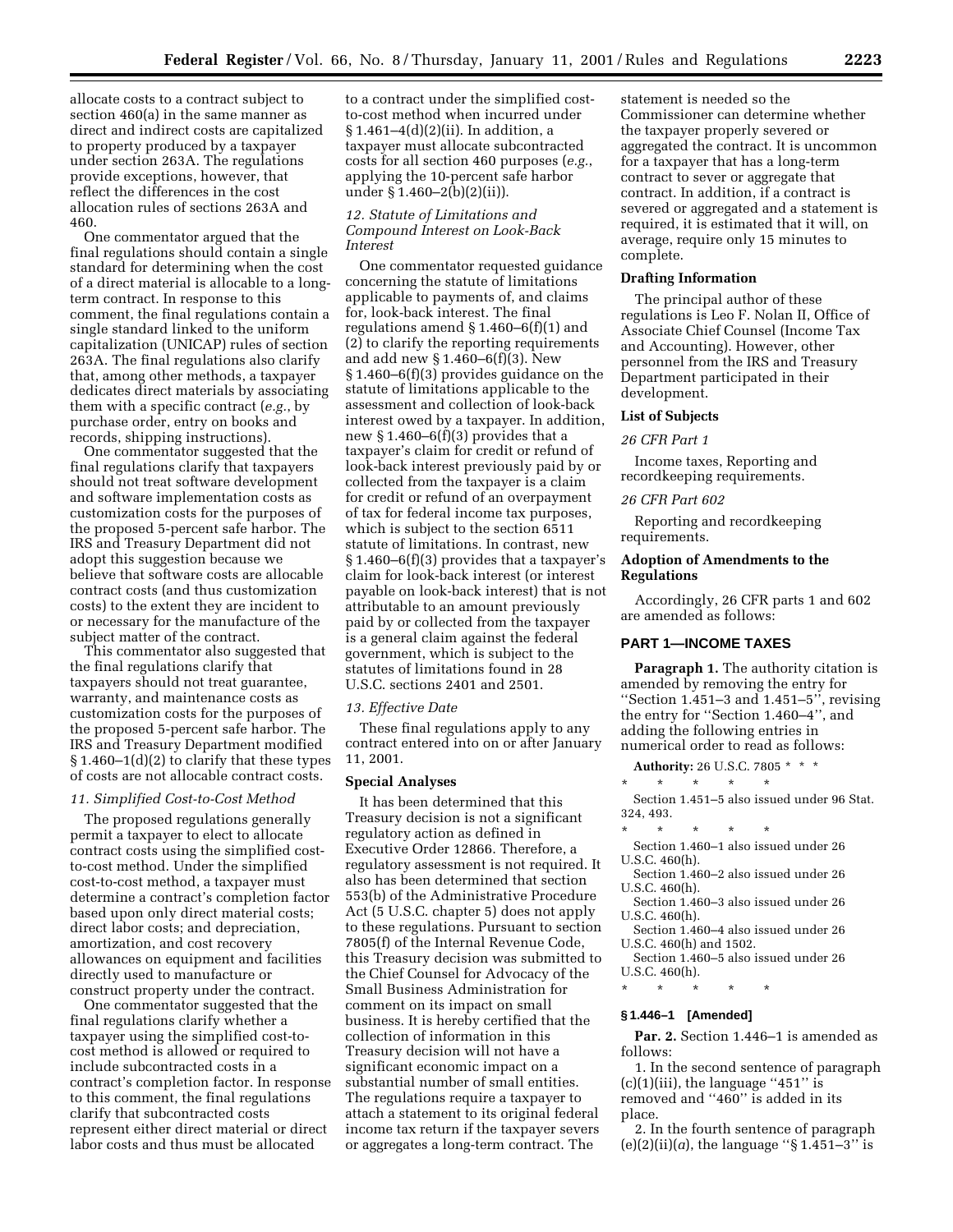(5) Completion factor. (i) Allocable contract costs.

(ii) Cumulative allocable contract costs. (iii) Estimating total allocable contract costs.

(iv) Pre-contracting-year costs. (v) Post-completion-year costs. (6) 10-percent method. (i) In general. (ii) Election.

(2) Exempt-contract percentage-ofcompletion method.

(ii) Determination of work performed. (d) Completed-contract method.

(4) Contracts with disputed claims.

(ii) Taxpayer assured of profit or loss. (iii) Taxpayer unable to determine profit or

(2) Post-completion-year income and costs.

(e) Percentage-of-completion/capitalized-cost

(2) Election to use regular completion factors.

(f) Alternative minimum taxable income.

(7) Terminated contract. (i) Reversal of income. (ii) Adjusted basis. (iii) Look-back method. (c) Exempt contract methods.

(1) In general.

(i) In general.

(1) In general.

(i) In general.

loss. (iv) Dispute resolved.

method.

(g) Method of accounting.

\* \* \* \* \* (k) Mid-contract change in taxpayer

subject to PCM.

**§ 1.460–5 Cost allocation rules.**

(b) Cost allocation method for contracts

(ii) Components and subassemblies. (iii) Simplified production methods. (iv) Costs identified under cost-plus longterm contracts and federal long-term

(C) Application of section 263A(f). (vi) Research and experimental expenses.

(A) Simplified service cost method.

(C) Limitation on other reasonable cost

(c) Simplified cost-to-cost method for contracts subject to the PCM.

(d) Cost allocation rules for exempt

(i) Indirect costs allocable to exempt construction contracts.

construction contracts reported using

allocation methods.

[Reserved]

(1) In general.

(h) Examples. (i) [Reserved]

(a) Overview.

(1) In general. (2) Special rules. (i) Direct material costs.

contracts. (v) Interest. (A) In general. (B) Production period.

(vii) Service costs.

(*1*) In general. (*2*) Example. (B) Jobsite costs.

(1) In general. (2) Election.

CCM. (1) In general. (2) Indirect costs.

(3) Gross contract price.

removed and ''§ 1.460–4'' is added in its place.

# **§ 1.451–3 [Removed]**

**Par. 3.** Section 1.451–3 is removed.

## **§ 1.451–5 [Amended]**

**Par. 4.** Section 1.451–5 is amended by removing the language ''§ 1.451–3'' and adding ''§ 1.460–4'' in its place in the first sentence of paragraph (b)(3).

**Par. 5.** Section 1.460–0 is amended by:

1. Revising the introductory text.

2. Revising the entries for §§ 1.460–1 through 1.460–3, 1.460–4(a) through (i), and 1.460–5.

3. Adding an entry for § 1.460–4(k).

4. Removing the entry for § 1.460–  $6(c)(4)(iv)$ .

5. Adding an entry for § 1.460–6(f)(3).

6. Removing the entries for §§ 1.460–

7 and 1.460–8.

The revisions and addition read as follows:

## **§ 1.460–0 Outline of regulations under section 460.**

This section lists the paragraphs contained in § 1.460–1 through § 1.460– 6.

### **§ 1.460–1 Long-term contracts.**

- (a) Overview.
- (1) In general.
- (2) Exceptions to required use of PCM.
- (i) Exempt construction contract.
- (ii) Qualified ship or residential construction contract.
- (b) Terms.
- (1) Long-term contract.
- (2) Contract for the manufacture, building, installation, or construction of property. (i) In general.
- 
- (ii) De minimis construction activities.
- (3) Allocable contract costs.
- (4) Related party.
- (5) Contracting year.
- (6) Completion year.
- (7) Contract commencement date.
- (8) Incurred.
- (9) Independent research and development expenses.
- (10) Long-term contract methods of accounting.
- (c) Entering into and completing long-term contracts.
- (1) In general.
- (2) Date contract entered into.
- (i) In general.
- (ii) Options and change orders.
- (3) Date contract completed.
- (i) In general.
- (ii) Secondary items.
- (iii) Subcontracts.
- (iv) Final completion and acceptance.
- (A) In general.
- (B) Contingent compensation.
- (C) Assembly or installation.
- (D) Disputes.
- (d) Allocation among activities.
- (1) In general.
- (2) Non-long-term contract activity.
- (e) Severing and aggregating contracts.
- (1) In general. (2) Facts and circumstances.
- (i) Pricing.
- (ii) Separate delivery or acceptance.
- (iii) Reasonable businessperson.
- (3) Exceptions.
- (i) Severance for PCM.
- (ii) Options and change orders.
- (4) Statement with return.
- (f) Classifying contracts.
- (1) In general.
- (2) Hybrid contracts.
- (i) In general.
- (ii) Elections.
- (3) Method of accounting.
- (4) Use of estimates.
- (i) Estimating length of contract.
- (ii) Estimating allocable contract costs.
- (g) Special rules for activities benefitting long-term contracts of a related party.
- (1) Related party use of PCM.
- (i) In general.
- (ii) Exception for components and subassemblies.
- Total contract price.
- (3) Completion factor.
- (h) Effective date.
- (1) In general.
- (2) Change in method of accounting.
- (i) [Reserved]
- (j) Examples.

# **§ 1.460–2 Long-term manufacturing contracts.**

- (a) In general.
- (b) Unique.
- (1) In general.
- (2) Safe harbors.
- (i) Short production period.
- (ii) Customized item.
- (iii) Inventoried item.
- (c) Normal time to complete.
- (1) In general.
- (2) Production by related parties.
- (d) Qualified ship contracts.
- (e) Examples.

### **§ 1.460–3 Long-term construction contracts.**

- (a) In general.
- (b) Exempt construction contracts.

(ii) Townhouses and rowhouses. (iii) Common improvements. (iv) Mixed use costs.

(3) \$10,000,000 gross receipts test.

(iii) Attribution of gross receipts. (c) Residential construction contracts. **§ 1.460–4 Methods of accounting for long-**

(b) Percentage-of-completion method.

(3) Post-completion-year income. (4) Total contract price.

(B) Contingent compensation. (C) Non-long-term contract activities. (ii) Estimating total contract price.

(1) In general. (2) Home construction contract. (i) In general.

(i) In general. (ii) Single employer.

**term contracts.** (a) Overview.

(1) In general. (2) Computations.

(i) In general. (A) Definition.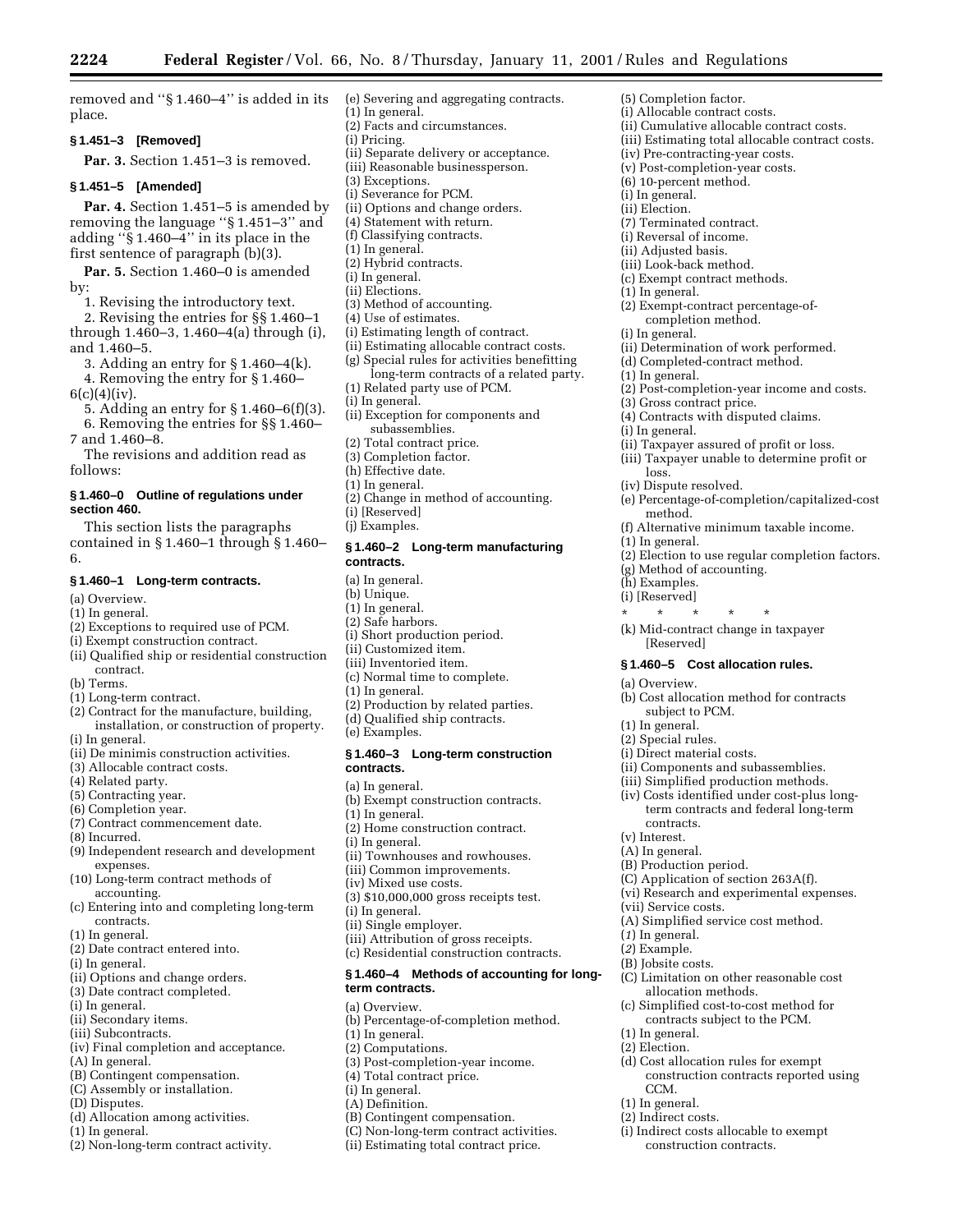- (ii) Indirect costs not allocable to exempt construction contracts.
- (3) Large homebuilders.
- (e) Cost allocation rules for contracts subject to the PCCM.
- (f) Special rules applicable to costs allocated under this section.
- (1) Nondeductible costs.
- (2) Costs incurred for non-long-term contract activities.
- (g) Method of accounting.

# **§ 1.460–6 Look-back method.**

- \* \* \* \* \*
- (f) \* \* \*
- (3) Statutes of limitations and compounding of interest on look-back interest.

\* \* \* \* \*

Par. 6. Sections 1.460-1 through 1.460–3 are revised to read as follows:

#### **§ 1.460–1 Long-term contracts.**

(a) *Overview*—(1) *In general*. This section provides rules for determining whether a contract for the manufacture, building, installation, or construction of property is a long-term contract under section 460 and what activities must be accounted for as a single long-term contract. Specific rules for long-term manufacturing and construction contracts are provided in §§ 1.460–2 and 1.460–3, respectively. A taxpayer generally must determine the income from a long-term contract using the percentage-of-completion method described in § 1.460–4(b) (PCM) and the cost allocation rules described in § 1.460–5(b) or (c). In addition, after a contract subject to the PCM is completed, a taxpayer generally must apply the look-back method described in § 1.460-6 to determine the amount of interest owed on any hypothetical underpayment of tax, or earned on any hypothetical overpayment of tax, attributable to accounting for the longterm contract under the PCM.

(2) *Exceptions to required use of PCM*—(i) *Exempt construction contract.* The requirement to use the PCM does not apply to any exempt construction contract described in § 1.460–3(b). Thus, a taxpayer may determine the income from an exempt construction contract using any accounting method permitted by § 1.460–4(c) and, for contracts accounted for using the completedcontract method (CCM), any cost allocation method permitted by § 1.460– 5(d). Exempt construction contracts that are not subject to the PCM or CCM are not subject to the cost allocation rules of § 1.460–5 except for the productionperiod interest rules of § 1.460– 5(b)(2)(v). Exempt construction contractors that are large homebuilders described in  $\S 1.460 - 5(d)(3)$  must capitalize costs under section 263A. All other exempt construction contractors

must account for the cost of construction using the appropriate rules contained in other sections of the Internal Revenue Code or regulations.

(ii) *Qualified ship or residential construction contract.* The requirement to use the PCM applies only to a portion of a *qualified ship contract* described in § 1.460–2(d) or *residential construction contract* described in § 1.460–3(c). A taxpayer generally may determine the income from a qualified ship contract or residential construction contract using the percentage-of-completion/ capitalized-cost method (PCCM) described in § 1.460–4(e), but must use a cost allocation method described in § 1.460–5(b) for the entire contract.

(b) *Terms*—(1) *Long-term contract. A long-term contract* generally is any contract for the manufacture, building, installation, or construction of property if the contract is not completed within the contracting year, as defined in paragraph (b)(5) of this section. However, a contract for the manufacture of property is a long-term contract only if it also satisfies either the unique item or 12-month requirements described in § 1.460–2. A contract for the manufacture of personal property is a *manufacturing contract*. In contrast, a contract for the building, installation, or construction of real property is a *construction contract.*

(2) *Contract for the manufacture, building, installation, or construction of property*—(i) *In general.* A contract is a *contract for the manufacture, building, installation, or construction of property* if the manufacture, building, installation, or construction of property is necessary for the taxpayer's contractual obligations to be fulfilled and if the manufacture, building, installation, or construction of that property has not been completed when the parties enter into the contract. If a taxpayer has to manufacture or construct an item to fulfill its obligations under the contract, the fact that the taxpayer is not required to deliver that item to the customer is not relevant. Whether the customer has title to, control over, or bears the risk of loss from, the property manufactured or constructed by the taxpayer also is not relevant. Furthermore, how the parties characterize their agreement (*e.g.,* as a contract for the sale of property) is not relevant.

(ii) *De minimis construction activities*. Notwithstanding paragraph (b)(2)(i) of this section, a contract is not a construction contract under section 460 if the contract includes the provision of land by the taxpayer and the estimated total allocable contract costs, as defined in paragraph (b)(3) of this section,

attributable to the taxpayer's construction activities are less than 10 percent of the contract's total contract price, as defined in  $\S 1.460-4(b)(4)(i)$ . For the purposes of this paragraph (b)(2)(ii), the allocable contract costs attributable to the taxpayer's construction activities do not include the cost of the land provided to the customer. In addition, a contract's estimated total allocable contract costs include a proportionate share of the estimated cost of any common improvement that benefits the subject matter of the contract if the taxpayer is contractually obligated, or required by law, to construct the common improvement.

(3) *Allocable contract costs. Allocable contract costs* are costs that are allocable to a long-term contract under § 1.460–5.

(4) *Related party.* A *related party* is a person whose relationship to a taxpayer is described in section 707(b) or 267(b), determined without regard to section  $267(f)(1)(A)$  and determined by replacing ''at least 80 percent'' with ''more than 50 percent'' for the purposes of determining the ownership of the stock of a corporation in sections 267(b)(2), (8), (10)(A), and (12).

(5) *Contracting year.* The *contracting year* is the taxable year in which a taxpayer enters into a contract as described in paragraph (c)(2) of this section.

(6) *Completion year.* The *completion year* is the taxable year in which a taxpayer completes a contract as described in paragraph (c)(3) of this section.

(7) *Contract commencement date.* The *contract commencement date* is the date that a taxpayer or related party first incurs any allocable contract costs, such as design and engineering costs, other than expenses attributable to bidding and negotiating activities. Generally, the contract commencement date is relevant in applying § 1.460–6(b)(3) (concerning the de minimis exception to the lookback method under section 460(b)(3)(B)); § 1.460–5(b)(2)(v)(B)(1)(*i*) (concerning the production period subject to interest allocation); § 1.460– 2(d) (concerning qualified ship contracts); and § 1.460–3(b)(1)(ii) (concerning the construction period for exempt construction contracts).

(8) *Incurred. Incurred* has the meaning given in  $\S 1.461-1(a)(2)$ (concerning the taxable year a liability is incurred under the accrual method of accounting), regardless of a taxpayer's overall method of accounting. See § 1.461–4(d)(2)(ii) for economic performance rules concerning the PCM. (9) *Independent research and*

*development expenses. Independent*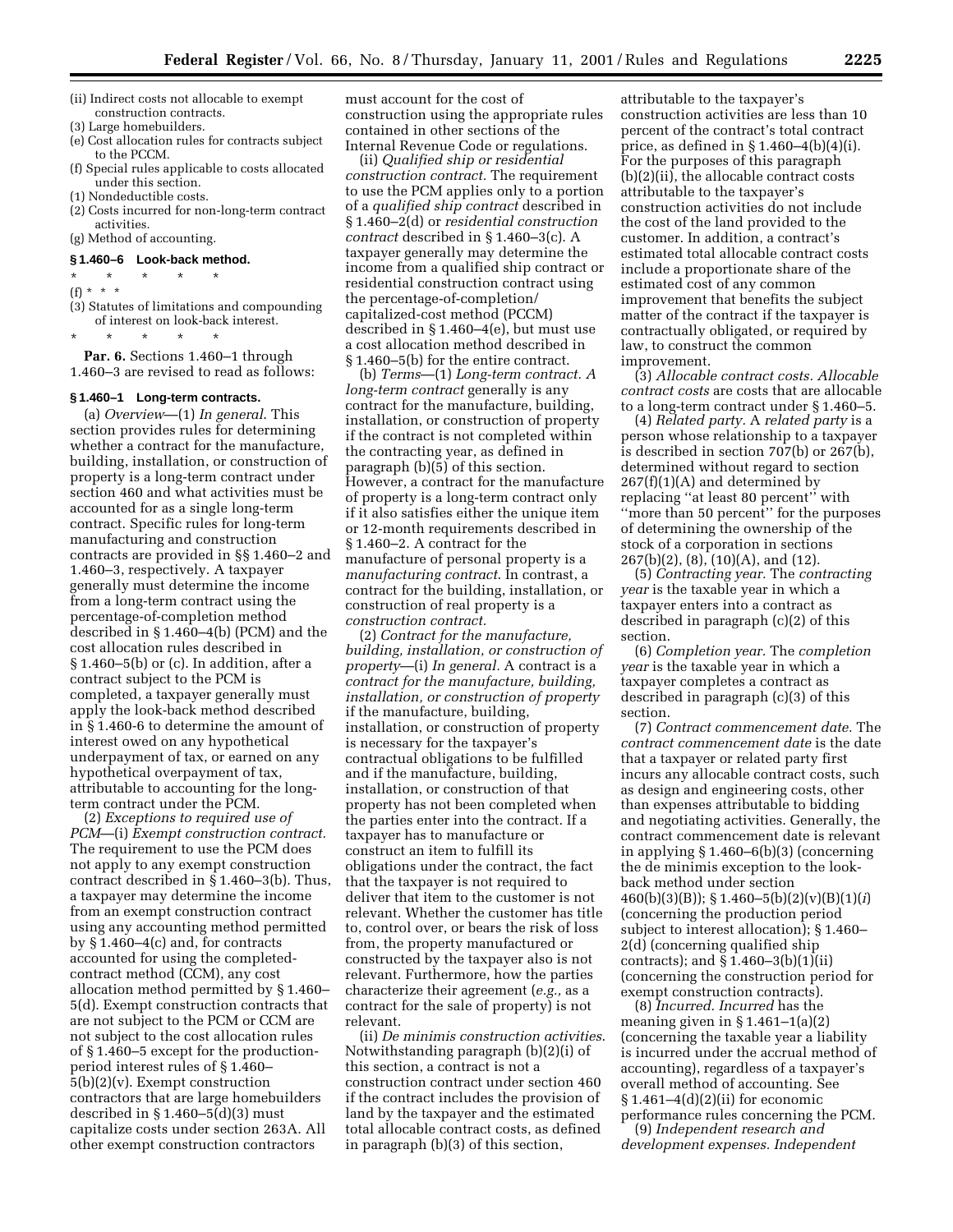*research and development expenses* are any expenses incurred in the performance of research or development, except that this term does not include any expenses that are directly attributable to a particular longterm contract in existence when the expenses are incurred and this term does not include any expenses under an agreement to perform research or development.

(10) *Long-term contract methods of accounting. Long-term contract methods of accounting*, which include the PCM, the CCM, the PCCM, and the exemptcontract percentage-of-completion method (EPCM), are methods of accounting that may be used only for long-term contracts.

(c) *Entering into and completing longterm contracts*—(1) *In general.* To determine when a contract is entered into under paragraph (c)(2) of this section and completed under paragraph (c)(3) of this section, a taxpayer must consider all relevant allocable contract costs incurred and activities performed by itself, by related parties on its behalf, and by the customer, that are incident to or necessary for the long-term contract. In addition, to determine whether a contract is completed in the contracting year, the taxpayer may not consider when it expects to complete the contract.

(2) *Date contract entered into*—(i) *In general.* A taxpayer enters into a contract on the date that the contract binds both the taxpayer and the customer under applicable law, even if the contract is subject to unsatisfied conditions not within the taxpayer's control (such as obtaining financing). If a taxpayer delays entering into a contract for a principal purpose of avoiding section 460, however, the taxpayer will be treated as having entered into a contract not later than the contract commencement date.

(ii) *Options and change orders.* A taxpayer enters into a new contract on the date that the customer exercises an option or similar provision in a contract if that option or similar provision must be severed from the contract under paragraph (e) of this section. Similarly, a taxpayer enters into a new contract on the date that it accepts a change order or other similar agreement if the change order or other similar agreement must be severed from the contract under paragraph (e) of this section.

(3) *Date contract completed*—(i) *In general.* A taxpayer's contract is completed upon the earlier of—

(A) Use of the subject matter of the contract by the customer for its intended purpose (other than for testing) and at least 95 percent of the total allocable

contract costs attributable to the subject matter have been incurred by the taxpayer; or

(B) Final completion and acceptance of the subject matter of the contract.

(ii) *Secondary items.* The date a contract accounted for using the CCM is completed is determined without regard to whether one or more secondary items have been used or finally completed and accepted. If any secondary items are incomplete at the end of the taxable year in which the primary subject matter of a contract is completed, the taxpayer must separate the portion of the gross contract price and the allocable contract costs attributable to the incomplete secondary item(s) from the completed contract and account for them using a permissible method of accounting. A permissible method of accounting includes a long-term contract method of accounting only if a separate contract for the secondary item(s) would be a long-term contract, as defined in paragraph (b)(1) of this section.

(iii) *Subcontracts.* In the case of a subcontract, a subcontractor's customer is the general contractor. Thus, the subject matter of the subcontract is the relevant subject matter under paragraph (c)(3)(i) of this section.

(iv) *Final completion and acceptance*—(A) *In general.* Except as otherwise provided in this paragraph (c)(3)(iv), to determine whether final completion and acceptance of the subject matter of a contract have occurred, a taxpayer must consider all relevant facts and circumstances. Nevertheless, a taxpayer may not delay the completion of a contract for the principal purpose of deferring federal income tax.

(B) *Contingent compensation.* Final completion and acceptance is determined without regard to any contractual term that provides for additional compensation that is contingent on the successful performance of the subject matter of the contract. A taxpayer must account for all contingent compensation that is not includible in total contract price under  $§ 1.460-4(b)(4)(i)$ , or in gross contract price under  $\S 1.460-4(d)(3)$ , using a permissible method of accounting. For application of the look-back method for contracts accounted for using the PCM, see § 1.460–6(c)(1)(ii) and (2)(vi).

(C) *Assembly or installation.* Final completion and acceptance is determined without regard to whether the taxpayer has an obligation to assist or supervise assembly or installation of the subject matter of the contract where the assembly or installation is not performed by the taxpayer or a related party. A taxpayer must account for the

gross receipts and costs attributable to such an obligation using a permissible method of accounting, other than a longterm contract method.

(D) *Disputes.* Final completion and acceptance is determined without regard to whether a dispute exists at the time the taxpayer tenders the subject matter of the contract to the customer. For contracts accounted for using the CCM, see § 1.460–4(d)(4). For application of the look-back method for contracts accounted for using the PCM, see § 1.460–6(c)(1)(ii) and (2)(vi).

(d) *Allocation among activities*—(1) *In general.* Long-term contract methods of accounting apply only to the gross receipts and costs attributable to longterm contract activities. Gross receipts and costs attributable to long-term contract activities means amounts included in total contract price or gross contract price, whichever is applicable, as determined under § 1.460–4, and costs allocable to the contract, as determined under § 1.460–5. Gross receipts and costs attributable to nonlong-term contract activities (as defined in paragraph (d)(2) of this section) generally must be taken into account using a permissible method of accounting other than a long-term contract method. See section 446(c) and § 1.446–1(c). However, if the performance of a non-long-term contract activity is incident to or necessary for the manufacture, building, installation, or construction of the subject matter of one or more of the taxpayer's long-term contracts, the gross receipts and costs attributable to that activity must be allocated to the long-term contract(s) benefitted as provided in §§ 1.460–  $4(b)(4)(i)$  and  $1.460-5(f)(2)$ , respectively. Similarly, if a single long-term contract requires a taxpayer to perform a nonlong-term contract activity that is not incident to or necessary for the manufacture, building, installation, or construction of the subject matter of the long-term contract, the gross receipts and costs attributable to that non-longterm contract activity must be separated from the contract and accounted for using a permissible method of accounting other than a long-term contract method. But see paragraph (g) of this section for related party rules.

(2) *Non-long-term contract activity. Non-long-term contract activity* means the performance of an activity other than manufacturing, building, installation, or construction, such as the provision of architectural, design, engineering, and construction management services, and the development or implementation of computer software. In addition, performance under a guaranty,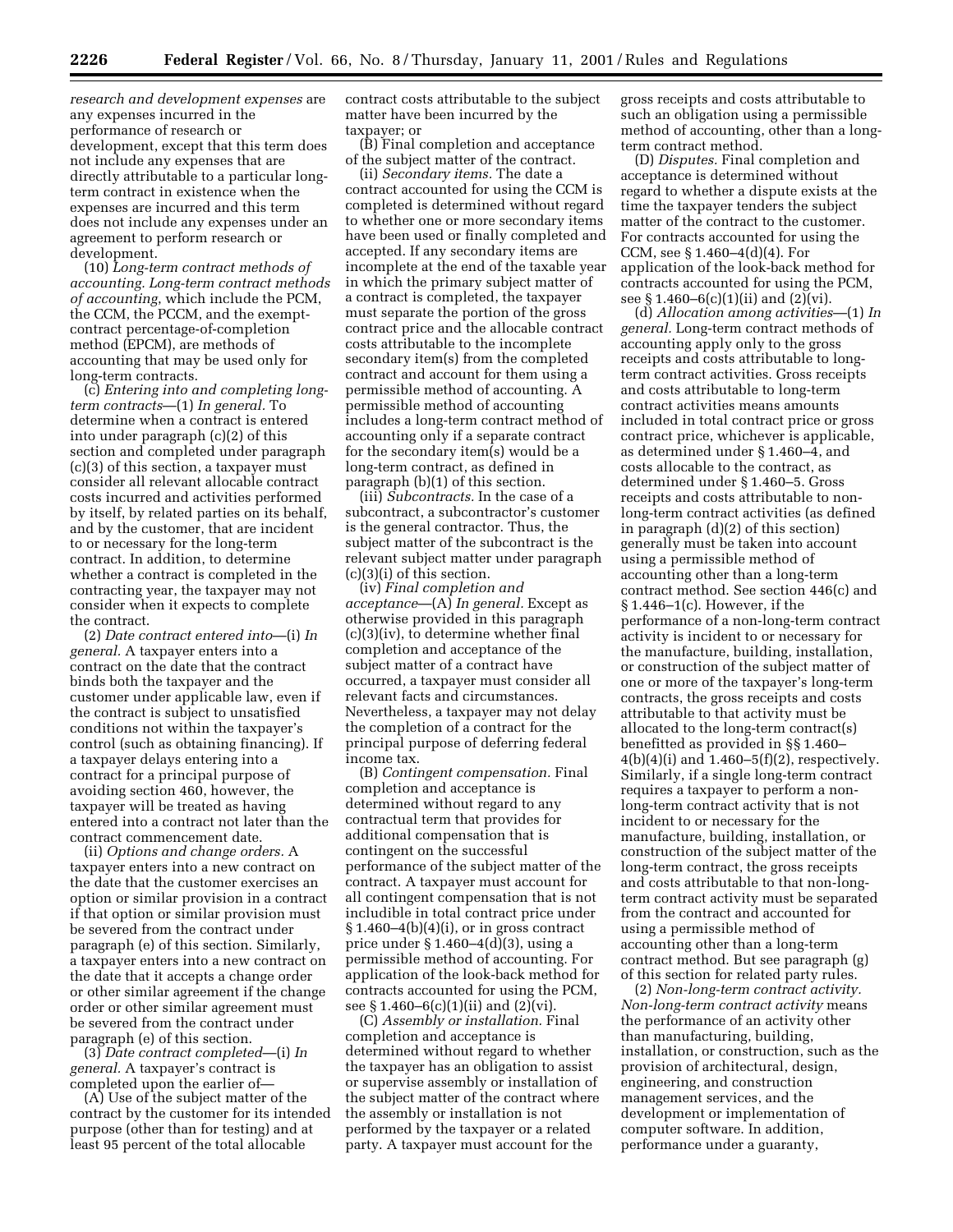warranty, or maintenance agreement is a non-long-term contract activity that is never incident to or necessary for the manufacture or construction of property under a long-term contract.

(e) *Severing and aggregating contracts*—(1) *In general.* After application of the allocation rules of paragraph (d) of this section, the severing and aggregating rules of this paragraph (e) may be applied by the Commissioner or the taxpayer as necessary to clearly reflect income (*e.g.*, to prevent the unreasonable deferral (or acceleration) of income or the premature recognition (or deferral) of loss). Under the severing and aggregating rules, one agreement may be treated as two or more contracts, and two or more agreements may be treated as one contract. Except as provided in paragraph (e)(3)(ii) of this section, a taxpayer must determine whether to sever an agreement or to aggregate two or more agreements based on the facts and circumstances known at the end of the contracting year.

(2) *Facts and circumstances.* Whether an agreement should be severed, or two or more agreements should be aggregated, depends on the following factors:

(i) *Pricing.* Independent pricing of items in an agreement is necessary for the agreement to be severed into two or more contracts. In the case of an agreement for similar items, if the price to be paid for the items is determined under different terms or formulas (e.g., if some items are priced under a costplus incentive fee arrangement and later items are to be priced under a fixedprice arrangement), then the difference in the pricing terms or formulas indicates that the items are independently priced. Similarly, interdependent pricing of items in separate agreements is necessary for two or more agreements to be aggregated into one contract. A single price negotiation for similar items ordered under one or more agreements indicates that the items are interdependently priced.

(ii) *Separate delivery or acceptance.* An agreement may not be severed into two or more contracts unless it provides for separate delivery or separate acceptance of items that are the subject matter of the agreement. However, the separate delivery or separate acceptance of items by itself does not necessarily require an agreement to be severed.

(iii) *Reasonable businessperson.* Two or more agreements to perform manufacturing or construction activities may not be aggregated into one contract unless a reasonable businessperson would not have entered into one of the

agreements for the terms agreed upon without also entering into the other agreement(s). Similarly, an agreement to perform manufacturing or construction activities may not be severed into two or more contracts if a reasonable businessperson would not have entered into separate agreements containing terms allocable to each severed contract. Analyzing the reasonable businessperson standard requires an analysis of all the facts and circumstances of the business arrangement between the taxpayer and the customer. For purposes of this paragraph (e)(2)(iii), a taxpayer's expectation that the parties would enter into another agreement, when agreeing to the terms contained in the first agreement, is not relevant.

(3) *Exceptions*—(i) *Severance for PCM.* A taxpayer may not sever under this paragraph (e) a long-term contract that would be subject to the PCM without obtaining the Commissioner's prior written consent.

(ii) *Options and change orders.* Except as provided in paragraph (e)(3)(i) of this section, a taxpayer must sever an agreement that increases the number of units to be supplied to the customer, such as through the exercise of an option or the acceptance of a change order, if the agreement provides for separate delivery or separate acceptance of the additional units.

(4) *Statement with return.* If a taxpayer severs an agreement or aggregates two or more agreements under this paragraph (e) during the taxable year, the taxpayer must attach a statement to its original federal income tax return for that year. This statement must contain the following information—

(i) The legend NOTIFICATION OF SEVERANCE OR AGGREGATION UNDER SEC. 1.460–1(e);

(ii) The taxpayer's name; and (iii) The taxpayer's employer identification number or social security number.

(f) *Classifying contracts*—(1) *In general*. After applying the severing and aggregating rules of paragraph (e) of this section, a taxpayer must determine the classification of a contract (*e.g.*, as a long-term manufacturing contract, longterm construction contract, non-longterm contract) based on all the facts and circumstances known no later than the end of the contracting year. Classification is determined on a contract-by-contract basis. Consequently, a requirement to manufacture a single unique item under a long-term contract will subject all other items in that contract to section 460.

(2) *Hybrid contracts*—(i) *In general*. A long-term contract that requires a taxpayer to perform both manufacturing and construction activities (hybrid contract) generally must be classified as two contracts, a manufacturing contract and a construction contract. A taxpayer may elect, on a contract-by-contract basis, to classify a hybrid contract as a long-term construction contract if at least 95 percent of the estimated total allocable contract costs are reasonably allocable to construction activities. In addition, a taxpayer may elect, on a contract-by-contract basis, to classify a hybrid contract as a long-term manufacturing contract subject to the PCM.

(ii) *Elections*. A taxpayer makes an election under this paragraph (f)(2) by using its method of accounting for similar construction contracts or for manufacturing contracts, whichever is applicable, to account for a hybrid contract entered into during the taxable year of the election on its original federal income tax return for the election year. If an electing taxpayer's method is the PCM, the taxpayer also must use the PCM to apply the lookback method under § 1.460–6 and to determine alternative minimum taxable income under § 1.460–4(f).

(3) *Method of accounting.* Except as provided in paragraph (f)(2)(ii) of this section, a taxpayer's method of classifying contracts is a method of accounting under section 446 and, thus, may not be changed without the Commissioner's consent. If a taxpayer's method of classifying contracts is unreasonable, that classification method is an impermissible accounting method.

(4) *Use of estimates*—(i) *Estimating length of contract*. A taxpayer must use a reasonable estimate of the time required to complete a contract when necessary to classify the contract (e.g., to determine whether the five-year completion rule for qualified ship contracts under  $\S 1.460-2(d)$ , or the twoyear completion rule for exempt construction contracts under § 1.460– 3(b), is satisfied, but not to determine whether a contract is completed within the contracting year under paragraph (b)(1) of this section). To be considered reasonable, an estimate of the time required to complete the contract must include anticipated time for delay, rework, change orders, technology or design problems, or other problems that reasonably can be anticipated considering the nature of the contract and prior experience. A contract term that specifies an expected completion or delivery date may be considered evidence that the taxpayer reasonably expects to complete or deliver the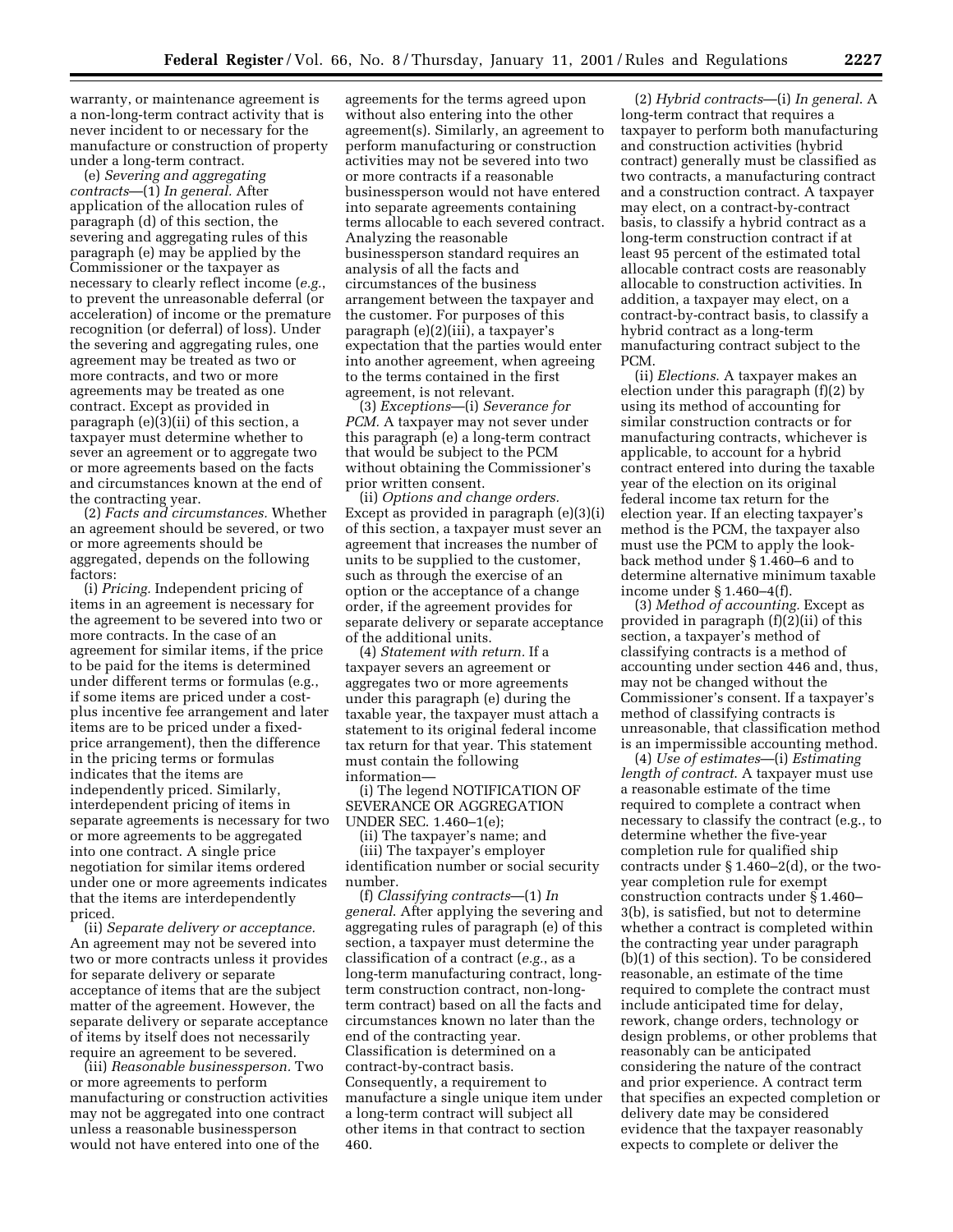subject matter of the contract on or about the date specified, especially if the contract provides bona fide penalties for failing to meet the specified date. If a taxpayer classifies a contract based on a reasonable estimate of completion time, the contract will not be reclassified based on the actual (or another reasonable estimate of) completion time. A taxpayer's estimate of completion time will not be considered unreasonable if a contract is not completed within the estimated time primarily because of unforeseeable factors not within the taxpayer's control, such as third-party litigation, extreme weather conditions, strikes, or delays in securing permits or licenses.

(ii) *Estimating allocable contract costs*. A taxpayer must use a reasonable estimate of total allocable contract costs when necessary to classify the contract (e.g., to determine whether a contract is a home construction contract under  $\S 1.460-(3)(b)(2)$ . If a taxpayer classifies a contract based on a reasonable estimate of total allocable contract costs, the contract will not be reclassified based on the actual (or another reasonable estimate of) total allocable contract costs.

(g) *Special rules for activities benefitting long-term contracts of a related party*—(1) *Related party use of PCM*—(i) *In general.* Except as provided in paragraph (g)(1)(ii) of this section, if a related party and its customer enter into a long-term contract subject to the PCM, and a taxpayer performs any activity that is incident to or necessary for the related party's long-term contract, the taxpayer must account for the gross receipts and costs attributable to this activity using the PCM, even if this activity is not otherwise subject to section 460(a). This type of activity may include, for example, the performance of engineering and design services, and the production of components and subassemblies that are reasonably expected to be used in the production of the subject matter of the related party's contract.

(ii) *Exception for components and subassemblies*. A taxpayer is not required to use the PCM under this paragraph (g) to account for a component or subassembly that benefits a related party's long-term contract if more than 50 percent of the average annual gross receipts attributable to the sale of this item for the 3-taxable-yearperiod ending with the contracting year comes from unrelated parties.

(2) *Total contract price.* If a taxpayer is required to use the PCM under paragraph (g)(1)(i) of this section, the total contract price (as defined in  $§ 1.460-4(b)(4)(i)$  is the fair market

value of the taxpayer's activity that is incident to or necessary for the performance of the related party's longterm contract. The related party also must use the fair market value of the taxpayer's activity as the cost it incurs for the activity. The fair market value of the taxpayer's activity may or may not be the same as the amount the related party pays the taxpayer for that activity.

(3) *Completion factor*. To compute a contract's completion factor (as described in § 1.460–4(b)(5)), the related party must take into account the fair market value of the taxpayer's activity that is incident to or necessary for the performance of the related party's longterm contract when the related party incurs the liability to the taxpayer for the activity, rather than when the taxpayer incurs the costs to perform the activity.

(h) *Effective date*—(1) *In general.* Except as otherwise provided, this section and §§ 1.460–2 through 1.460–5 are applicable for contracts entered into on or after January 11, 2001.

(2) *Change in method of accounting.* Any change in a taxpayer's method of accounting necessary to comply with this section and §§ 1.460–2 through 1.460–5 is a change in method of accounting to which the provisions of section 446 and the regulations thereunder apply. For the first taxable year that includes January 11, 2001, a taxpayer is granted the consent of the Commissioner to change its method of accounting to comply with the provisions of this section and §§ 1.460– 2 through 1.460–5 for long-term contracts entered into on or after January 11, 2001. A taxpayer that wants to change its method of accounting under this paragraph (h)(2) must follow the automatic consent procedures in Rev. Proc. 99–49 (1999–52 I.R.B. 725) (see  $§ 601.601(d)(2)$  of this chapter), except that the scope limitations in section 4.02 of Rev. Proc. 99–49 do not apply. Because a change under this paragraph (h)(2) is made on a cut-off basis, a section 481(a) adjustment is not permitted or required. Moreover, the taxpayer does not receive audit protection under section 7 of Rev. Proc. 99–49 for a change in method of accounting under this paragraph (h)(2). A taxpayer that wants to change its exempt-contract method of accounting is not granted the consent of the Commissioner under this paragraph (h)(2) and must file a Form 3115, ''Application for Change in Accounting Method,'' to obtain consent. See Rev. Proc. 97–27 (1997–1 C.B. 680) (see § 601.601(d)(2) of this chapter). (i) [Reserved]

(j) *Examples.* The following examples illustrate the rules of this section:

*Example 1. Contract for manufacture of property.* B notifies C, an aircraft manufacturer, that it wants to purchase an aircraft of a particular type. At the time C receives the order, C has on hand several partially completed aircraft of this type; however, C does not have any completed aircraft of this type on hand. C and B agree that B will purchase one of these aircraft after it has been completed. C retains title to and risk of loss with respect to the aircraft until the sale takes place. The agreement between C and B is a contract for the manufacture of property under paragraph (b)(2)(i) of this section, even if labeled as a contract for the sale of property, because the manufacture of the aircraft is necessary for C's obligations under the agreement to be fulfilled and the manufacturing was not complete when B and C entered into the agreement.

*Example 2. De minimis construction activity.* C, a master developer whose taxable year ends December 31, owns 5,000 acres of undeveloped land with a cost basis of \$5,000,000 and a fair market value of \$50,000,000. To obtain permission from the local county government to improve this land, a service road must be constructed on this land to benefit all 5,000 acres. In 2001, C enters into a contract to sell a 1,000-acre parcel of undeveloped land to B, a residential developer, for its fair market value, \$10,000,000. In this contract, C agrees to construct a service road running through the land that C is selling to B and through the 4,000 adjacent acres of undeveloped land that C has sold or will sell to other residential developers for its fair market value, \$40,000,000. C reasonably estimates that it will incur allocable contract costs of \$50,000 (excluding the cost of the land) to construct this service road, which will be owned and maintained by the county. C must reasonably allocate the cost of the service road among the benefitted parcels. The portion of the estimated total allocable contract costs that C allocates to the 1,000-acre parcel being sold to B (based upon its fair market value) is \$10,000 (\$50,000 x (\$10,000,000 \$50,000,000)). Construction of the service road is finished in 2002. Because the estimated total allocable contract costs attributable to C's construction activities, \$10,000, are less than 10 percent of the contract's total contract price, \$10,000,000, C's contract with B is not a construction contract under paragraph (b)(2)(ii) of this section. Thus,  $\overline{C}$ 's contract with B is not a long-term contract under paragraph (b)(2)(i) of this section, notwithstanding that construction of the service road is not completed in 2001.

*Example 3. Completion—customer use.* In 2002, C, whose taxable year ends December 31, enters into a contract to construct a building for B. In November of 2003, the building is completed in every respect necessary for its intended use, and B occupies the building. In early December of 2003, B notifies C of some minor deficiencies that need to be corrected, and C agrees to correct them in January 2004. C reasonably estimates that the cost of correcting these deficiencies will be less than five percent of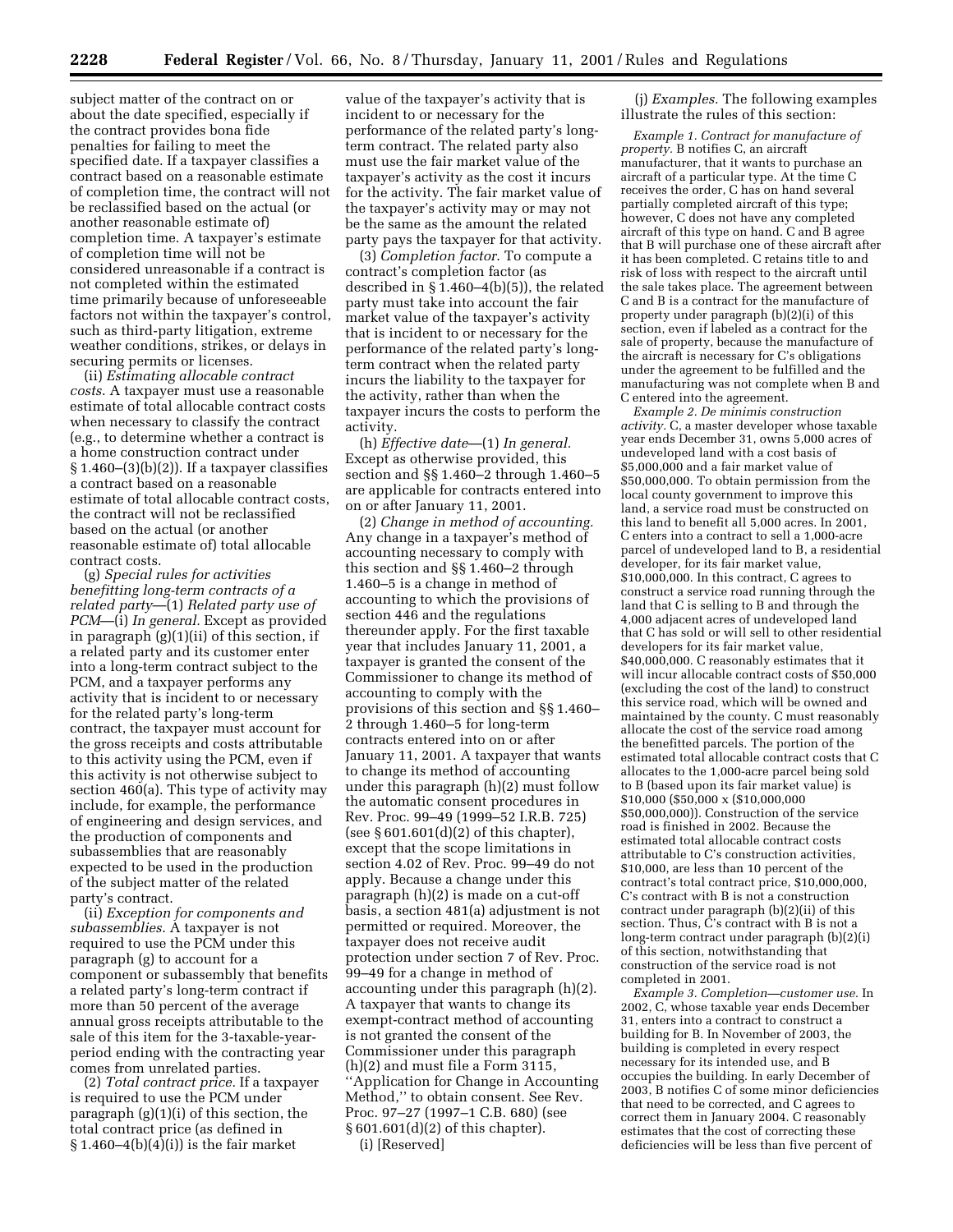the total allocable contract costs. C's contract is complete under paragraph (c)(3)(i)(A) of this section in 2003 because in that year, B used the building and C had incurred at least 95 percent of the total allocable contract costs attributable to the building. C must use a permissible method of accounting for any deficiency-related costs incurred after 2003.

*Example 4. Completion—customer use.* In 2001, C, whose taxable year ends December 31, agrees to construct a shopping center, which includes an adjoining parking lot, for B. By October 2002, C has finished constructing the retail portion of the shopping center. By December 2002, C has graded the entire parking lot, but has paved only one-fourth of it because inclement weather conditions prevented C from laying asphalt on the remaining three-fourths. In December 2002, B opens the retail portion of the shopping center and the paved portion of the parking lot to the general public. C reasonably estimates that the cost of paving the remaining three-fourths of the parking lot when weather permits will exceed five percent of C's total allocable contract costs. Even though B is using the subject matter of the contract, C's contract is not completed in December 2002 under paragraph  $(c)(3)(i)(A)$ of this section because C has not incurred at least 95 percent of the total allocable contract costs attributable to the subject matter.

*Example 5. Completion—customer use.* In 2001, C, whose taxable year ends December 31, agrees to manufacture 100 machines for B. By December 31, 2002, C has delivered 99 of the machines to B. C reasonably estimates that the cost of finishing the related work on the contract will be less than five percent of the total allocable contract costs.  $\hat{C}$ 's contract is not complete under paragraph (c)(3)(i)(A) of this section in 2002 because in that year, B is not using the subject matter of the contract (all 100 machines) for its intended purpose.

*Example 6. Non-long-term contract activity.* On January 1, 2001, C, whose taxable year ends December 31, enters into a single long-term contract to design and manufacture a satellite and to develop computer software enabling B to operate the satellite. At the end of 2001, C has not finished manufacturing the satellite. Designing the satellite and developing the computer software are nonlong-term contract activities that are incident to and necessary for the taxpayer's manufacturing of the subject matter of a longterm contract because the satellite could not be manufactured without the design and would not operate without the software. Thus, under paragraph (d)(1) of this section, C must allocate these non-long-term contract activities to the long-term contract and account for the gross receipts and costs attributable to designing the satellite and developing computer software using the PCM.

*Example 7. Non-long-term contract activity.* C agrees to manufacture equipment for B under a long-term contract. In a separate contract, C agrees to design the equipment being manufactured for B under the long-term contract. Under paragraph (d)(1) of this section, C must allocate the gross receipts and costs related to the design to the long-term contract because designing

the equipment is a non-long-term contract activity that is incident to and necessary for the manufacture of the subject matter of the long-term contract.

*Example 8. Severance.* On January 1, 2001, C, a construction contractor, and B, a real estate investor, enter into an agreement requiring C to build two office buildings in different areas of a large city. The agreement provides that the two office buildings will be completed by C and accepted by B in 2002 and 2003, respectively, and that C will be paid \$1,000,000 and \$1,500,000 for the two office buildings, respectively. The agreement will provide  $\check{C}$  with a reasonable profit from the construction of each building. Unless C is required to use the PCM to account for the contract, C is required to sever this contract under paragraph (e)(2) of this section because the buildings are independently priced, the agreement provides for separate delivery and acceptance of the buildings, and, as each building will generate a reasonable profit, a reasonable businessperson would have entered into separate agreements for the terms agreed upon for each building.

*Example 9. Severance.* C, a large construction contractor whose taxable year ends December 31, accounts for its construction contracts using the PCM and has elected to use the 10-percent method described in § 1.460–4(b) $(6)$ . In September 2001, C enters into an agreement to construct four buildings in four different cities. The buildings are independently priced and the contract provides a reasonable profit for each of the buildings. In addition, the agreement requires C to complete one building per year in 2002, 2003, 2004, and 2005. As of December 31, 2001, C has incurred 25 percent of the estimated total allocable contract costs attributable to one of the buildings, but only five percent of the estimated total allocable contract costs attributable to all four buildings included in the agreement. C does not request the Commissioner's consent to sever this contract. Using the 10-percent method, C does not take into account any portion of the total contract price or any incurred allocable contract costs attributable to this agreement in 2001. Upon examination of C's 2001 tax return, the Commissioner determines that C entered into one agreement for four buildings rather than four separate agreements each for one building solely to take advantage of the deferral obtained under the 10-percent method. Consequently, to clearly reflect the taxpayer's income, the Commissioner may require C to sever the agreement into four separate contracts under paragraph (e)(2) of this section because the buildings are independently priced, the agreement provides for separate delivery and acceptance of the buildings, and a reasonable businessperson would have entered into separate agreements for these buildings.

*Example 10. Aggregation.* In 2001, C, a shipbuilder, enters into two agreements with the Department of the Navy as the result of a single negotiation. Each agreement obligates C to manufacture a submarine. Because the submarines are of the same class, their specifications are similar. Because C has never manufactured submarines of this class, however, C anticipates that it will incur

substantially higher costs to manufacture the first submarine, to be delivered in 2007, than to manufacture the second submarine, to be delivered in 2010. If the agreements are treated as separate contracts, the first contract probably will produce a substantial loss, while the second contract probably will produce substantial profit. Based upon these facts, aggregation is required under paragraph (e)(2) of this section because the submarines are interdependently priced and a reasonable businessperson would not have entered the first agreement without also entering into the second.

*Example 11. Aggregation.* In 2001, C, a manufacturer of aircraft and related equipment, agrees to manufacture 10 military aircraft for foreign government B and to deliver the aircraft by the end of 2003. When entering into the agreement, C anticipates that it might receive production orders from B over the next 20 years for as many as 300 more of these aircraft. The negotiated contract price reflects C's and B's consideration of the expected total cost of manufacturing the 10 aircraft, the risks and opportunities associated with the agreement, and the additional factors the parties considered relevant. The negotiated price provides a profit on the sale of the 10 aircraft even if C does not receive any additional production orders from B. It is unlikely, however, that C actually would have wanted to manufacture the 10 aircraft but for the expectation that it would receive additional production orders from B. In 2003, B accepts delivery of the 10 aircraft. At that time, B orders an additional 20 aircraft of the same type for delivery in 2007. When negotiating the price for the additional 20 aircraft, C and B consider the fact that the expected unit cost for this production run of 20 aircraft will be lower than the unit cost of the 10 aircraft completed and accepted in 2003, but substantially higher than the expected unit cost of future production runs. Based upon these facts, aggregation is not permitted under paragraph (e)(2) of this section. Because the parties negotiated the prices of both agreements considering only the expected production costs and risks for each agreement standing alone, the terms and conditions agreed upon for the first agreement are independent of the terms and conditions agreed upon for the second agreement. The fact that the agreement to manufacture 10 aircraft provides a profit for C indicates that a reasonable businessperson would have entered into that agreement without entering into the agreement to manufacture the additional 20 aircraft.

*Example 12. Classification and completion.* In 2001, C, whose taxable year ends December 31, agrees to manufacture and install an industrial machine for B. C elects under paragraph (f) of this section to classify the agreement as a long-term manufacturing contract and to account for it using the PCM. The agreement requires C to deliver the machine in August 2003 and to install and test the machine in B's factory. In addition, the agreement requires B to accept the machine when the tests prove that the machine's performance will satisfy the environmental standards set by the Environmental Protection Agency (EPA),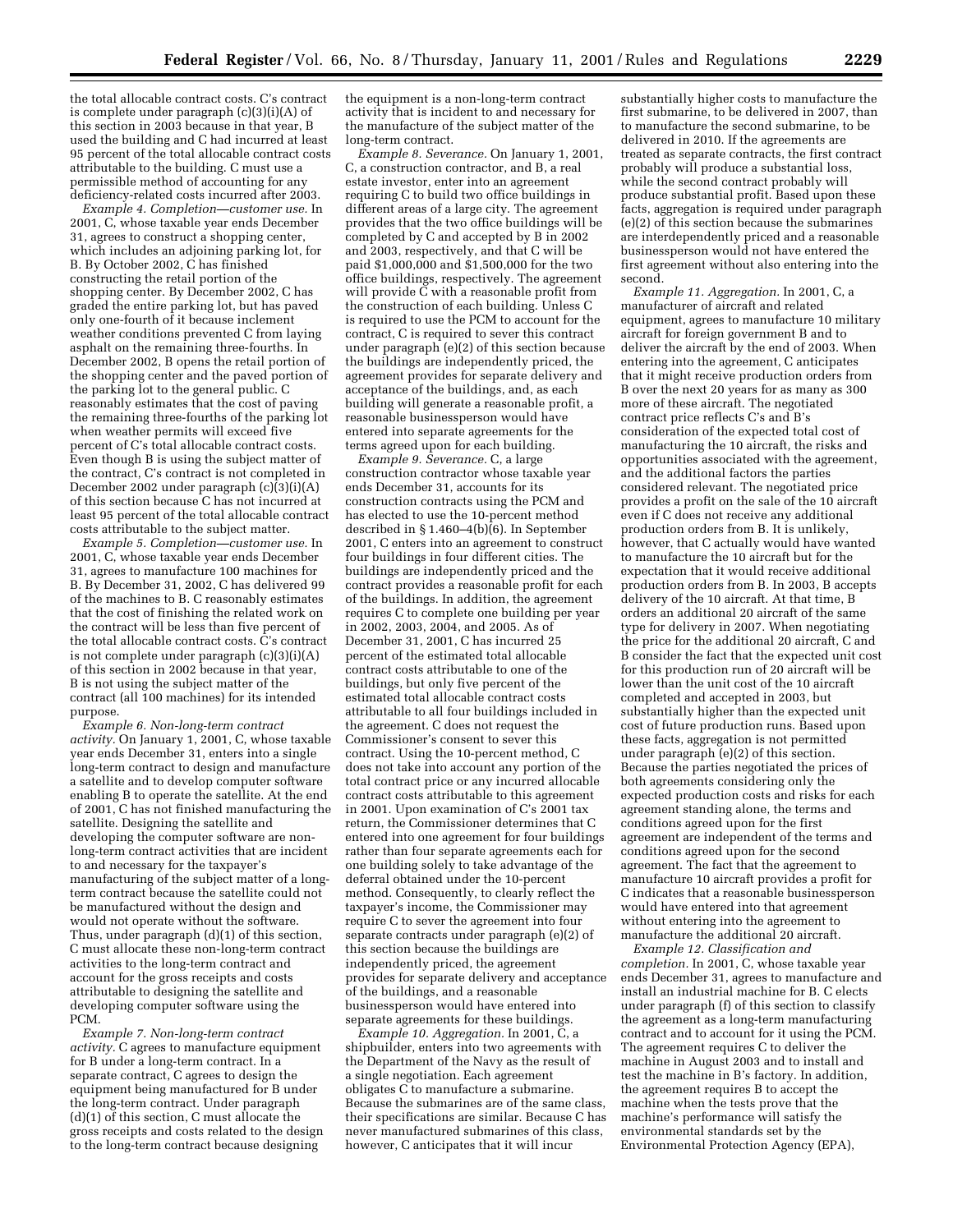even if B has not obtained the required operating permit. Because of technical difficulties, C cannot deliver the machine until December 2003, when B conditionally accepts delivery. C installs the machine in December 2003 and then tests it through February 2004. B accepts the machine in February 2004, but does not obtain the operating permit from the EPA until January 2005. Under paragraph (c)(3)(i)(B) of this section, C's contract is finally completed and accepted in February 2004, even though B does not obtain the operating permit until January 2005, because C completed all its obligations under the contract and B accepted the machine in February 2004.

### **§ 1.460–2 Long-term manufacturing contracts.**

(a) *In general.* Section 460 generally requires a taxpayer to determine the income from a long-term manufacturing contract using the percentage-ofcompletion method described in § 1.460–4(b) (PCM). A contract not completed in the contracting year is a long-term manufacturing contract if it involves the manufacture of personal property that is—

(1) A unique item of a type that is not normally carried in the finished goods inventory of the taxpayer; or

(2) An item that normally requires more than 12 calendar months to complete (regardless of the duration of the contract or the time to complete a deliverable quantity of the item).

(b) *Unique*—(1) *In general. Unique* means designed for the needs of a specific customer. To determine whether an item is designed for the needs of a specific customer, a taxpayer must consider the extent to which research, development, design, engineering, retooling, and similar activities (customizing activities) are required to manufacture the item and whether the item could be sold to other customers with little or no modification. A contract may require the taxpayer to manufacture more than one unit of a unique item. If a contract requires a taxpayer to manufacture more than one unit of the same item, the taxpayer must determine whether that item is unique by considering the customizing activities that would be needed to produce only the first unit. For the purposes of this paragraph (b), a taxpayer must consider the activities performed on its behalf by a subcontractor.

(2) *Safe harbors.* Notwithstanding paragraph (b)(1) of this section, an item is not unique if it satisfies one or more of the safe harbors in this paragraph (b)(2). If an item does not satisfy one or more safe harbors, the determination of uniqueness will depend on the facts and circumstances. The safe harbors are:

(i) *Short production period.* An item is not unique if it normally requires 90 days or less to complete. In the case of a contract for multiple units of an item, the item is not unique only if it normally requires 90 days or less to complete each unit of the item in the contract.

(ii) *Customized item.* An item is not unique if the total allocable contract costs attributable to customizing activities that are incident to or necessary for the manufacture of the item do not exceed 10 percent of the estimated total allocable contract costs allocable to the item. In the case of a contract for multiple units of an item, this comparison must be performed on the first unit of the item and the total allocable contract costs attributable to customizing activities that are incident to or necessary for the manufacture of the item must be allocated to the first unit.

(iii) *Inventoried item.* A unique item ceases to be unique no later than when the taxpayer normally includes similar items in its finished goods inventory.

(c) *Normal time to complete*—(1) *In general.* The amount of time normally required to complete an item is the item's reasonably expected *production period,* as described in § 1.263A–12, determined at the end of the contracting year. Thus, in general, the expected production period for an item begins when a taxpayer incurs at least five percent of the costs that would be allocable to the item under § 1.460–5 and ends when the item is ready to be held for sale and all reasonably expected production activities are complete. In the case of components that are assembled or reassembled into an item or unit at the customer's facility by the taxpayer's employees or agents, the production period ends when the components are assembled or reassembled into an operable item or unit. To the extent that several distinct activities related to the production of the item are expected to occur simultaneously, the period during which these distinct activities occur is not counted more than once. Furthermore, when determining the normal time to complete an item, a taxpayer is not required to consider activities performed or costs incurred that would not be allocable contract costs under section 460 (*e.g.,* independent research and development expenses (as defined in § 1.460–1(b)(9)) and marketing expenses). Moreover, the time required to design and manufacture the first unit of an item for which the taxpayer intends to produce multiple units generally does not

indicate the normal time to complete the item.

(2) *Production by related parties.* To determine the time normally required to complete an item, a taxpayer must consider all relevant production activities performed and costs incurred by itself and by related parties, as defined in  $\S 1.460-1(b)(4)$ . For example, if a taxpayer's item requires a component or subassembly manufactured by a related party, the taxpayer must consider the time the related party takes to complete the component or subassembly and, for purposes of determining the beginning of an item's production period, the costs incurred by the related party that are allocable to the component or subassembly. However, if both requirements of the exception for components and subassemblies under § 1.460–1(g)(1)(ii) are satisfied, a taxpayer does not consider the activities performed or the costs incurred by a related party when determining the normal time to complete an item.

(d) *Qualified ship contracts.* A taxpayer may determine the income from a long-term manufacturing contract that is a qualified ship contract using either the PCM or the percentage-ofcompletion/capitalized-cost method (PCCM) of accounting described in § 1.460–4(e). A *qualified ship contract* is any contract entered into after February 28, 1986, to manufacture in the United States not more than 5 seagoing vessels if the vessels will not be manufactured directly or indirectly for the United States Government and if the taxpayer reasonably expects to complete the contract within 5 years of the contract commencement date. Under § 1.460– 1(e)(3)(i), a contract to produce more than 5 vessels for which the PCM would be required cannot be severed in order to be classified as a qualified ship contract.

(e) *Examples.* The following examples illustrate the rules of this section:

*Example 1. Unique item and classification.* In December 2001, C enters into a contract with B to design and manufacture a new type of industrial equipment. C reasonably expects the normal production period for this type of equipment to be eight months. Because the new type of industrial equipment requires a substantial amount of research, design, and engineering to produce, C determines that the equipment is a unique item and its contract with B is a long-term contract. After delivering the equipment to B in September 2002, C contracts with B to produce five additional units of that industrial equipment with certain different specifications. These additional units, which also are expected to take eight months to produce, will be delivered to B in 2003. C determines that the research, design,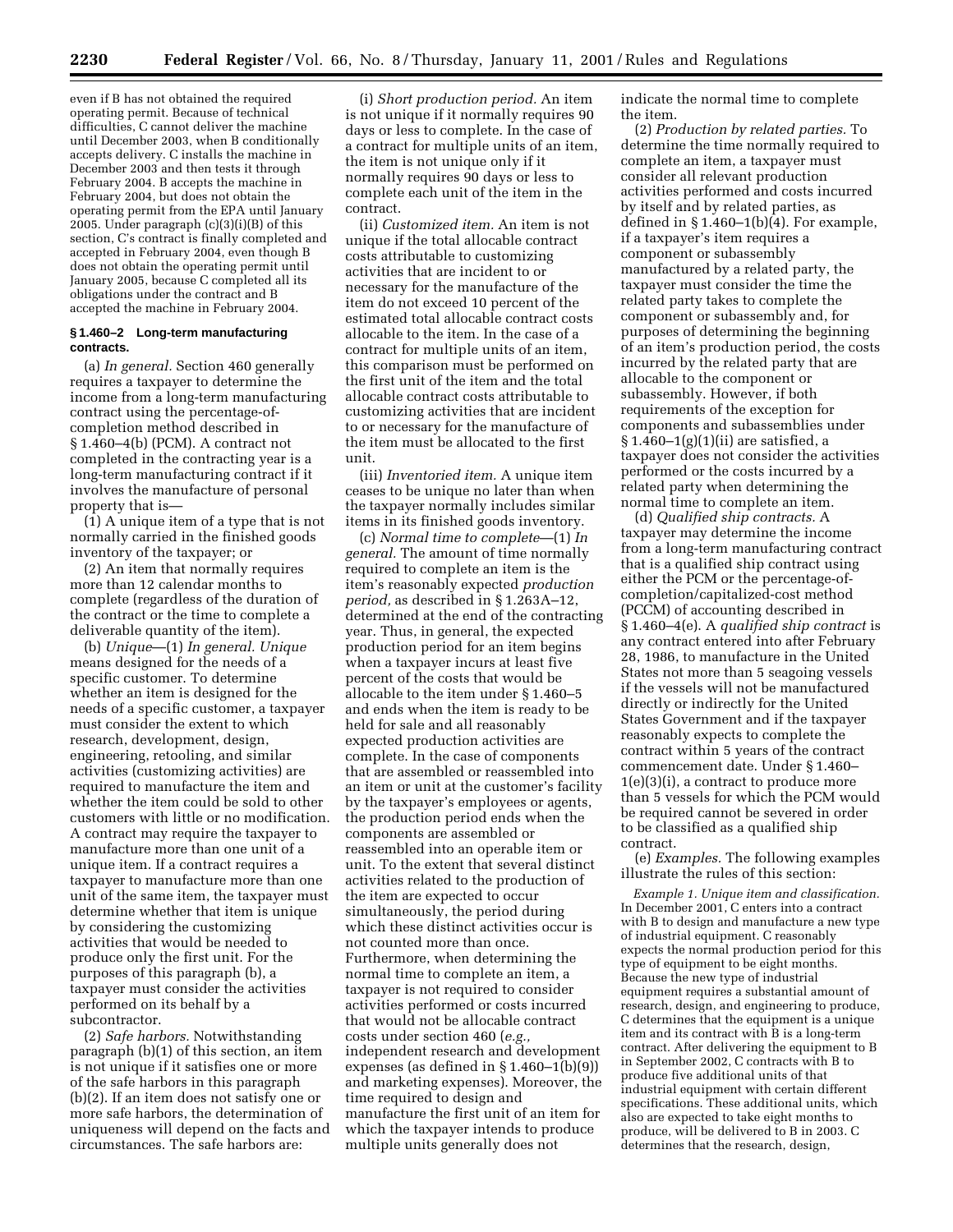engineering, retooling, and similar customizing costs necessary to produce the five additional units of equipment does not exceed 10 percent of the first unit's share of estimated total allocable contract costs. Consequently, the additional units of equipment satisfy the safe harbor in paragraph (b)(2)(ii) of this section and are not unique items. Although C's contract with B to produce the five additional units is not completed within the contracting year, the contract is not a long-term contract since the additional units of equipment are not unique items and do not normally require more than 12 months to produce. C must classify its second contract with B as a non-long term contract, notwithstanding that it classified the previous contract with B for a similar item as a long-term contract, because the determination of whether a contract is a longterm contract is made on a contract-bycontract basis. A change in classification is not a change in method of accounting because the change in classification results from a change in underlying facts.

*Example 2. 12-month rule—related party.* C manufactures cranes. C purchases one of the crane's components from R, a related party under § 1.460–1(b)(4). Less than 50 percent of R's gross receipts attributable to the sale of this component comes from sales to unrelated parties; thus, the exception for components and subassemblies under  $§ 1.460-1(g)(1)(ii)$  is not satisfied. Consequently, C must consider the activities of R as R incurs costs and performs the activities rather than as C incurs a liability to R. The normal time period between the time that both C and R incur five percent of the costs allocable to the crane and the time that R completes the component is five months. C normally requires an additional eight months to complete production of the crane after receiving the integral component from R. C's crane is an item of a type that normally requires more than 12 months to complete under paragraph (c) of this section because the production period from the time that both C and R incur five percent of the costs allocable to the crane until the time that production of the crane is complete is normally 13 months.

*Example 3. 12-month rule—duration of contract.* The facts are the same as in *Example 2,* except that C enters into a sales contract with B on December 31, 2001 (the last day of C's taxable year), and delivers a completed crane to B on February 1, 2002. C's contract with B is a long-term contract under paragraph (a)(2) of this section because the contract is not completed in the contracting year, 2001, and the crane is an item that normally requires more than 12 calendar months to complete (regardless of the duration of the contract).

*Example 4. 12-month rule—normal time to complete.* The facts are the same as in *Example 2,* except that C (and R) actually complete B's crane in only 10 calendar months. The contract is a long-term contract because the normal time to complete a crane, not the actual time to complete a crane, is the relevant criterion for determining whether an item is subject to paragraph (a)(2) of this section.

*Example 5. Normal time to complete.* C enters into a multi-unit contract to produce

four units of an item. C does not anticipate producing any additional units of the item. C expects to perform the research, design, and development that are directly allocable to the particular item and to produce the first unit in the first 24 months. C reasonably expects the production period for each of the three remaining units will be 3 months. This contract is not a contract that involves the manufacture of an item that normally requires more than 12 months to complete because the normal time to complete the item is 3 months. However, the contract does not satisfy the 90-day safe harbor for unique items because the normal time to complete the first unit of this item exceeds 90 days. Thus, the contract might involve the manufacture of a unique item depending on the facts and circumstances.

### **§ 1.460–3 Long-term construction contracts.**

(a) *In general.* Section 460 generally requires a taxpayer to determine the income from a long-term construction contract using the percentage-ofcompletion method described in § 1.460–4(b) (PCM). A contract not completed in the contracting year is a long-term construction contract if it involves the building, construction, reconstruction, or rehabilitation of real property; the installation of an integral component to real property; or the improvement of real property (collectively referred to as construction). *Real property* means land, buildings, and *inherently permanent structures*, as defined in  $\S 1.263A-8(c)(3)$ , such as roadways, dams, and bridges. Real property does not include vessels, offshore drilling platforms, or unsevered natural products of land. An *integral component to real property* includes property not produced at the site of the real property but intended to be permanently affixed to the real property, such as elevators and central heating and cooling systems. Thus, for example, a contract to install an elevator in a building is a construction contract because a building is real property, but a contract to install an elevator in a ship is not a construction contract because a ship is not real property.

(b) *Exempt construction contracts*— (1) *In general.* The general requirement to use the PCM and the cost allocation rules described in § 1.460–5(b) or (c) does not apply to any long-term construction contract described in this paragraph (b) (exempt construction contract). *Exempt construction contract* means any—

(i) Home construction contract; and

(ii) Other construction contract that a taxpayer estimates (when entering into the contract) will be completed within 2 years of the contract commencement date, provided the taxpayer satisfies the \$10,000,000 gross receipts test described in paragraph (b)(3) of this section.

(2) *Home construction contract—*(i) *In general.* A long-term construction contract is a *home construction contract* if a taxpayer (including a subcontractor working for a general contractor) reasonably expects to attribute 80 percent or more of the estimated total allocable contract costs (including the cost of land, materials, and services), determined as of the close of the contracting year, to the construction of—

(A) Dwelling units, as defined in section 168(e)(2)(A)(ii)(I), contained in buildings containing 4 or fewer dwelling units (including buildings with 4 or fewer dwelling units that also have commercial units); and

(B) Improvements to real property directly related to, and located at the site of, the dwelling units.

(ii) *Townhouses and rowhouses.* Each townhouse or rowhouse is a separate building.

(iii) *Common improvements.* A taxpayer includes in the cost of the dwelling units their allocable share of the cost that the taxpayer reasonably expects to incur for any common improvements (e.g., sewers, roads, clubhouses) that benefit the dwelling units and that the taxpayer is contractually obligated, or required by law, to construct within the tract or tracts of land that contain the dwelling units.

(iv) *Mixed use costs.* If a contract involves the construction of both commercial units and dwelling units within the same building, a taxpayer must allocate the costs among the commercial units and dwelling units using a reasonable method or combination of reasonable methods, such as specific identification, square footage, or fair market value.

(3) *\$10,000,000 gross receipts test*—(i) *In general.* Except as otherwise provided in paragraphs (b)(3)(ii) and (iii) of this section, the \$10,000,000 gross receipts test is satisfied if a taxpayer's (or predecessor's) average annual gross receipts for the 3 taxable years preceding the contracting year do not exceed \$10,000,000, as determined using the principles of the gross receipts test for small resellers under § 1.263A– 3(b).

(ii) *Single employer.* To apply the gross receipts test, a taxpayer is not required to aggregate the gross receipts of persons treated as a single employer solely under section 414(m) and any regulations prescribed under section 414.

(iii) *Attribution of gross receipts.* A taxpayer must aggregate a proportionate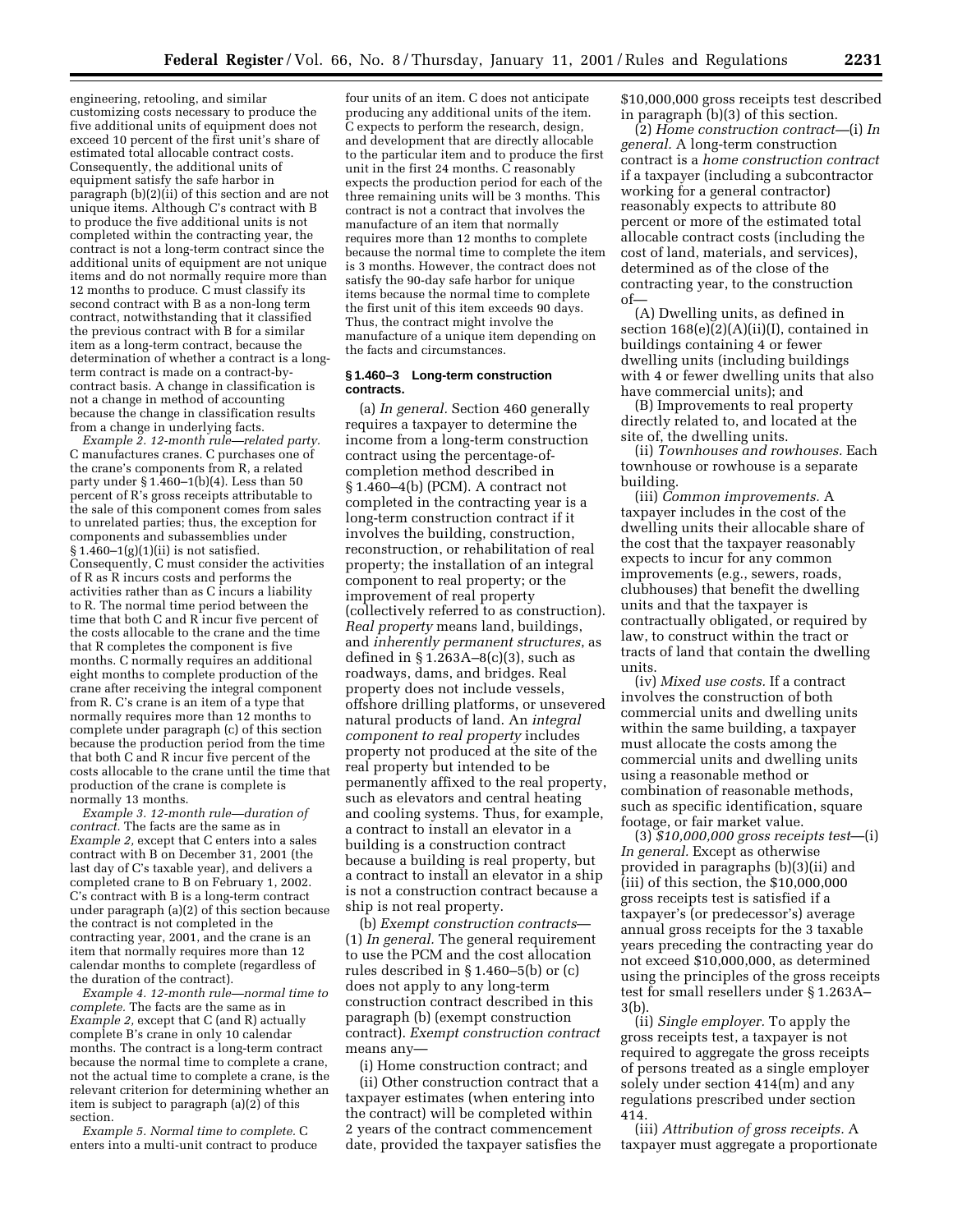**2232 Federal Register** / Vol. 66, No. 8 / Thursday, January 11, 2001 / Rules and Regulations

share of the construction-related gross receipts of any person that has a five percent or greater interest in the taxpayer. In addition, a taxpayer must aggregate a proportionate share of the construction-related gross receipts of any person in which the taxpayer has a five percent or greater interest. For this purpose, a taxpayer must determine ownership interests as of the first day of the taxpayer's contracting year and must include indirect interests in any corporation, partnership, estate, trust, or sole proprietorship according to principles similar to the constructive ownership rules under sections 1563(e),  $(f)(2)$ , and  $(f)(3)(A)$ . However, a taxpayer is not required to aggregate under this paragraph (b)(3)(iii) any constructionrelated gross receipts required to be aggregated under paragraph (b)(3)(i) of this section.

(c) *Residential construction contracts.* A taxpayer may determine the income from a long-term construction contract that is a residential construction contract using either the PCM or the percentage-of-completion/capitalizedcost method (PCCM) of accounting described in § 1.460–4(e). A *residential construction contract* is a home construction contract, as defined in paragraph (b)(2) of this section, except that the building or buildings being constructed contain more than 4 dwelling units.

**Par. 7.** Section 1.460–4 is amended by adding paragraphs (a) through (i) to read as follows:

## **§ 1.460–4 Methods of accounting for longterm contracts.**

(a) *Overview.* This section prescribes permissible methods of accounting for long-term contracts. Paragraph (b) of this section describes the percentage-ofcompletion method under section 460(b) (PCM) that a taxpayer generally must use to determine the income from a long-term contract. Paragraph (c) of this section lists permissible methods of accounting for exempt construction contracts described in § 1.460–3(b)(1) and describes the exempt-contract percentage-of-completion method (EPCM). Paragraph (d) of this section describes the completed-contract method (CCM), which is one of the permissible methods of accounting for exempt construction contracts. Paragraph (e) of this section describes the percentage-of-completion/ capitalized-cost method (PCCM), which is a permissible method of accounting for qualified ship contracts described in § 1.460–2(d) and residential construction contracts described in § 1.460–3(c). Paragraph (f) of this section provides rules for determining the

alternative minimum taxable income (AMTI) from long-term contracts that are not exempted under section 56. Paragraph (g) of this section provides rules concerning consistency in methods of accounting for long-term contracts. Paragraph (h) of this section provides examples illustrating the principles of this section. Paragraph (j) of this section provides rules for taxpayers that file consolidated tax returns.

(b) *Percentage-of-completion method*—(1) *In general.* Under the PCM, a taxpayer generally must include in income the portion of the *total contract price,* as defined in paragraph (b)(4)(i) of this section, that corresponds to the percentage of the entire contract that the taxpayer has completed during the taxable year. The percentage of completion must be determined by comparing allocable contract costs incurred with estimated total allocable contract costs. Thus, the taxpayer includes a portion of the total contract price in gross income as the taxpayer incurs allocable contract costs.

(2) *Computations.* To determine the income from a long-term contract, a taxpayer—

(i) Computes the *completion factor* for the contract, which is the ratio of the cumulative allocable contract costs that the taxpayer has incurred through the end of the taxable year to the estimated total allocable contract costs that the taxpayer reasonably expects to incur under the contract;

(ii) Computes the amount of *cumulative gross receipts* from the contract by multiplying the completion factor by the total contract price;

(iii) Computes the amount of *currentyear gross receipts,* which is the difference between the amount of cumulative gross receipts for the current taxable year and the amount of cumulative gross receipts for the immediately preceding taxable year (the difference can be a positive or negative number); and

(iv) Takes both the current-year gross receipts and the allocable contract costs incurred during the current year into account in computing taxable income.

(3) *Post-completion-year income.* If a taxpayer has not included the total contract price in gross income by the completion year, as defined in § 1.460– 1(b)(6), the taxpayer must include the remaining portion of the total contract price in gross income for the taxable year following the completion year. For the treatment of post-completion costs, see paragraph  $(b)(5)(v)$  of this section. See § 1.460–6(c)(1)(ii) for application of the look-back method as a result of adjustments to total contract price.

(4) *Total contract price*—(i) *In general*—(A) *Definition. Total contract price* means the amount that a taxpayer reasonably expects to receive under a long-term contract, including holdbacks, retainages, and cost reimbursements. See § 1.460–6(c)(1)(ii) and (2)(vi) for application of the look-back method as a result of changes in total contract price.

(B) *Contingent compensation.* Any amount related to a contingent right under a contract, such as a bonus, award, incentive payment, and amount in dispute, is included in total contract price as soon as the taxpayer can reasonably predict that the amount will be earned, even if the all events test has not yet been met. For example, if a bonus is payable to a taxpayer for meeting an early completion date, the bonus is includible in total contract price at the time and to the extent that the taxpayer can reasonably predict the achievement of the corresponding objective. Similarly, a portion of the contract price that is in dispute is includible in total contract price at the time and to the extent that the taxpayer can reasonably predict that the dispute will be resolved in the taxpayer's favor (regardless of when the taxpayer actually receives payment or when the dispute is finally resolved). Total contract price does not include compensation that might be earned under any other agreement that the taxpayer expects to obtain from the same customer (*e.g.*, exercised option or follow-on contract) if that other agreement is not aggregated under § 1.460–1(e). For the purposes of this paragraph (b)(4)(i)(B), a taxpayer can reasonably predict that an amount of contingent income will be earned not later than when the taxpayer includes that amount in income for financial reporting purposes under generally accepted accounting principles. If a taxpayer has not included an amount of contingent compensation in total contract price under this paragraph (b)(4)(i) by the taxable year following the completion year, the taxpayer must account for that amount of contingent compensation using a permissible method of accounting. If it is determined after the taxable year following the completion year that an amount included in total contract price will not be earned, the taxpayer should deduct that amount in the year of the determination.

(C) *Non-long-term contract activities.* Total contract price includes an allocable share of the gross receipts attributable to a non-long-term contract activity, as defined in  $\S 1.460-1(d)(2)$ , if the activity is incident to or necessary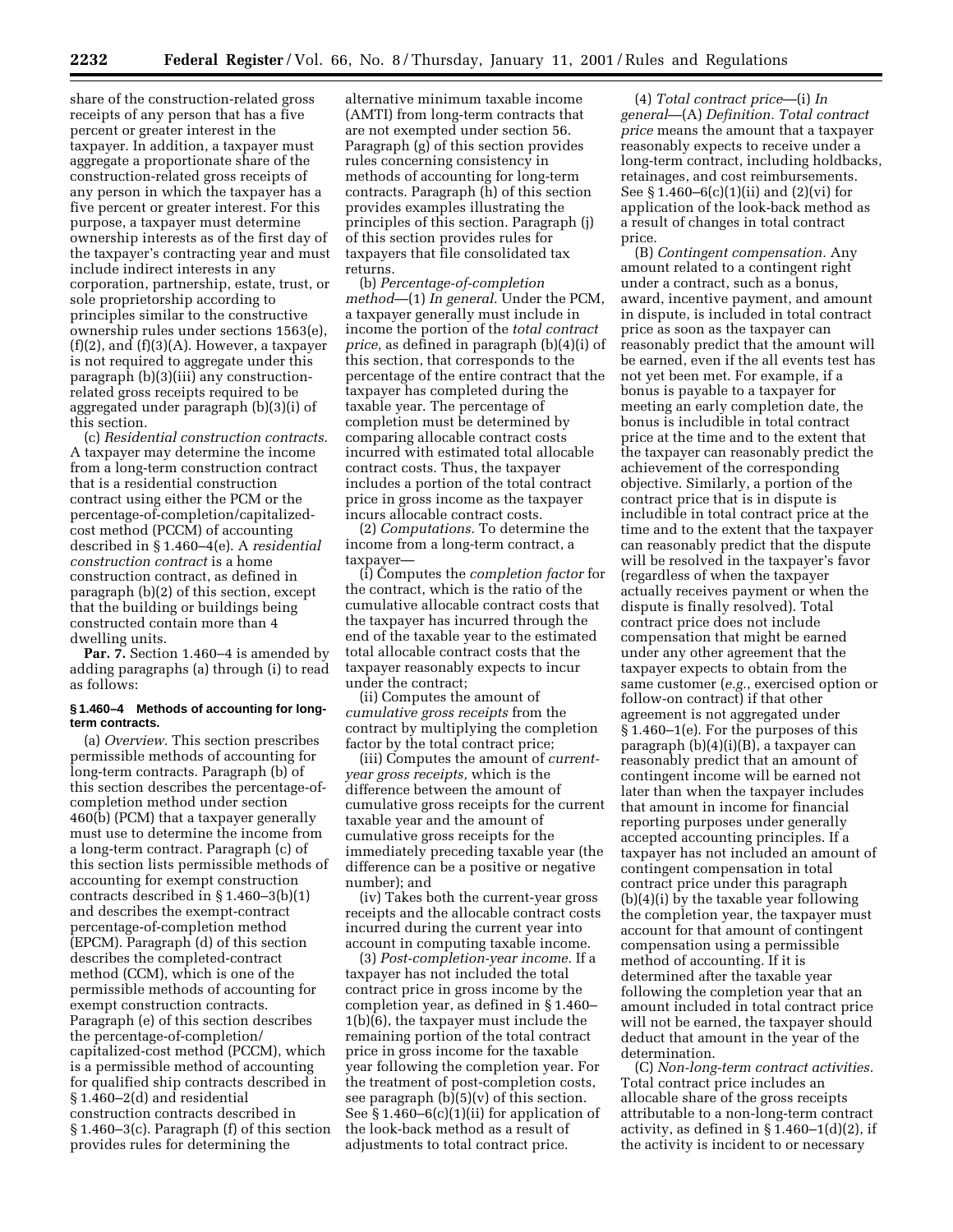for the manufacture, building, installation, or construction of the subject matter of the long-term contract. Total contract price also includes amounts reimbursed for independent research and development expenses (as defined in § 1.460–1(b)(9)), or for bidding and proposal costs, under a federal or cost-plus long-term contract (as defined in section 460(d)), regardless of whether the research and development, or bidding and proposal, activities are incident to or necessary for the performance of that long-term contract.

(ii) *Estimating total contract price.* A taxpayer must estimate the total contract price based upon all the facts and circumstances known as of the last day of the taxable year. For this purpose, an event that occurs after the end of the taxable year must be taken into account if its occurrence was reasonably predictable and its income was subject to reasonable estimation as of the last day of that taxable year.

(5) *Completion factor*—(i) *Allocable contract costs.* A taxpayer must use a cost allocation method permitted under either § 1.460–5(b) or (c) to determine the amount of cumulative allocable contract costs and estimated total allocable contract costs that are used to determine a contract's completion factor. Allocable contract costs include a reimbursable cost that is allocable to the contract.

(ii) *Cumulative allocable contract costs.* To determine a contract's completion factor for a taxable year, a taxpayer must take into account the cumulative allocable contract costs that have been incurred, as defined in § 1.460–1(b)(8), through the end of the taxable year.

(iii) *Estimating total allocable contract costs.* A taxpayer must estimate total allocable contract costs for each long-term contract based upon all the facts and circumstances known as of the last day of the taxable year. For this purpose, an event that occurs after the end of the taxable year must be taken into account if its occurrence was reasonably predictable and its cost was subject to reasonable estimation as of the last day of that taxable year. To be considered reasonable, an estimate of total allocable contract costs must include costs attributable to delay, rework, change orders, technology or design problems, or other problems that reasonably can be predicted considering the nature of the contract and prior experience. However, estimated total allocable contract costs do not include any contingency allowance for costs that, as of the end of the taxable year, are not reasonably predicted to be

incurred in the performance of the contract. For example, estimated total allocable contract costs do not include any costs attributable to factors not reasonably predictable at the end of the taxable year, such as third-party litigation, extreme weather conditions, strikes, and delays in securing required permits and licenses. In addition, the estimated costs of performing other agreements that are not aggregated with the contract under § 1.460–1(e) that the taxpayer expects to incur with the same customer (*e.g.*, follow-on contracts) are not included in estimated total allocable contract costs for the initial contract.

(iv) *Pre-contracting-year costs.* If a taxpayer reasonably expects to enter into a long-term contract in a future taxable year, the taxpayer must capitalize all costs incurred prior to entering into the contract that will be allocable to that contract (*e.g.*, bidding and proposal costs). A taxpayer is not required to compute a completion factor, or to include in gross income any amount, related to allocable contract costs for any taxable year ending before the contracting year or, if applicable, the 10-percent year defined in paragraph (b)(6)(i) of this section. In that year, the taxpayer is required to compute a completion factor that includes all allocable contract costs that have been incurred as of the end of that taxable year (whether previously capitalized or deducted) and to take into account in computing taxable income the related gross receipts and the previously capitalized allocable contract costs. If, however, a taxpayer determines in a subsequent year that it will not enter into the long-term contract, the taxpayer must account for these pre-contractingyear costs in that year (*e.g.*, as a deduction or an inventoriable cost) using the appropriate rules contained in other sections of the Code or regulations.

(v) *Post-completion-year costs.* If a taxpayer incurs an allocable contract cost after the completion year, the taxpayer must account for that cost using a permissible method of accounting. See  $\S 1.460 - 6(c)(1)(ii)$  for application of the look-back method as a result of adjustments to allocable contract costs.

(6) *10-percent method*—(i) *In general.* Instead of determining the income from a long-term contract beginning with the contracting year, a taxpayer may elect to use the 10-percent method under section 460(b)(5). Under the 10-percent method, a taxpayer does not include in gross income any amount related to allocable contract costs until the taxable year in which the taxpayer has incurred at least 10 percent of the estimated total

allocable contract costs (10-percent year). A taxpayer must treat costs incurred before the 10-percent year as pre-contracting-year costs described in paragraph  $(b)(\bar{5})(iv)$  of this section.

(ii) *Election.* A taxpayer makes an election under this paragraph (b)(6) by using the 10-percent method for all long-term contracts entered into during the taxable year of the election on its original federal income tax return for the election year. This election is a method of accounting and, thus, applies to all long-term contracts entered into during and after the taxable year of the election. An electing taxpayer must use the 10-percent method to apply the look-back method under § 1.460–6 and to determine alternative minimum taxable income under paragraph (f) of this section. This election is not available if a taxpayer uses the simplified cost-to-cost method described in § 1.460-5(c) to compute the completion factor of a long-term contract.

(7) *Terminated contract*—(i) *Reversal of income.* If a long-term contract is terminated before completion and, as a result, the taxpayer retains ownership of the property that is the subject matter of that contract, the taxpayer must reverse the transaction in the taxable year of termination. To reverse the transaction, the taxpayer reports a loss (or gain) equal to the cumulative allocable contract costs reported under the contract in all prior taxable years less the cumulative gross receipts reported under the contract in all prior taxable years.

(ii) *Adjusted basis.* As a result of reversing the transaction under paragraph (b)(7)(i) of this section, a taxpayer will have an adjusted basis in the retained property equal to the cumulative allocable contract costs reported under the contract in all prior taxable years. However, if the taxpayer received and retains any consideration or compensation from the customer, the taxpayer must reduce the adjusted basis in the retained property (but not below zero) by the fair market value of that consideration or compensation. To the extent that the amount of the consideration or compensation described in the preceding sentence exceeds the adjusted basis in the retained property, the taxpayer must include the excess in gross income for the taxable year of termination.

(iii) *Look-back method.* The look-back method does not apply to a terminated contract that is subject to this paragraph (b)(7).

(c) *Exempt contract methods*—(1) *In general.* An *exempt contract method* means the method of accounting that a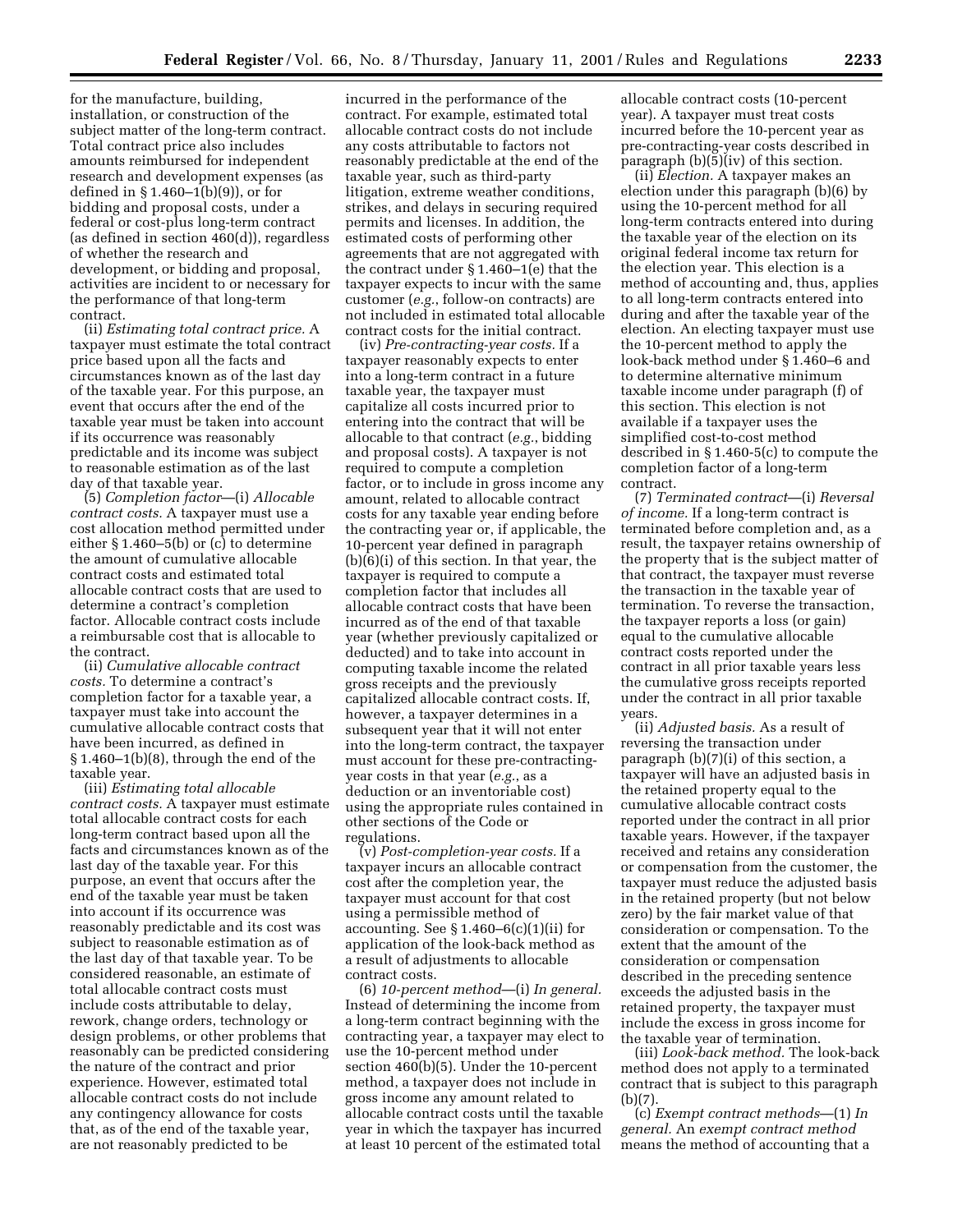taxpayer must use to account for all its long-term contracts (and any portion of a long-term contract) that are exempt from the requirements of section 460(a). Thus, an exempt contract method applies to exempt construction contracts, as defined in § 1.460–3(b); the non-PCM portion of a qualified ship contract, as defined in § 1.460–2(d); and the non-PCM portion of a residential construction contract, as defined in § 1.460–3(c). Permissible exempt contract methods include the PCM, the EPCM described in paragraph (c)(2) of this section, the CCM described in paragraph (d) of this section, or any other permissible method. See section 446.

(2) *Exempt-contract percentage-ofcompletion method*—(i) *In general.* Similar to the PCM described in paragraph (b) of this section, a taxpayer using the EPCM generally must include in income the portion of the total contract price, as described in paragraph (b)(4) of this section, that corresponds to the percentage of the entire contract that the taxpayer has completed during the taxable year. However, under the EPCM, the percentage of completion may be determined as of the end of the taxable year by using any method of cost comparison (such as comparing direct labor costs incurred to date to estimated total direct labor costs) or by comparing the work performed on the contract with the estimated total work to be performed, rather than by using the cost-to-cost comparison required by paragraphs (b)(2)(i) and (5) of this section, provided such method is used consistently and clearly reflects income. In addition, paragraph (b)(3) of this section (regarding post-completion-year income), paragraph (b)(6) of this section (regarding the 10-percent method) and § 1.460–6 (regarding the look-back method) do not apply to the EPCM.

(ii) *Determination of work performed.* For purposes of the EPCM, the criteria used to compare the work performed on a contract as of the end of the taxable year with the estimated total work to be performed must clearly reflect the earning of income with respect to the contract. For example, in the case of a roadbuilder, a standard of completion solely based on miles of roadway completed in a case where the terrain is substantially different may not clearly reflect the earning of income with respect to the contract.

(d) *Completed-contract method*—(1) *In general.* Except as otherwise provided in paragraph (d)(4) of this section, a taxpayer using the CCM to account for a long-term contract must take into account in the contract's completion year, as defined in § 1.460–

1(b)(6), the gross contract price and all allocable contract costs incurred by the completion year. A taxpayer may not treat the cost of any materials and supplies that are allocated to a contract, but actually remain on hand when the contract is completed, as an allocable contract cost.

(2) *Post-completion-year income and costs.* If a taxpayer has not included an item of contingent compensation (*i.e.*, amounts for which the all events test has not been satisfied) in gross contract price under paragraph (d)(3) of this section by the completion year, the taxpayer must account for this item of contingent compensation using a permissible method of accounting. If a taxpayer incurs an allocable contract cost after the completion year, the taxpayer must account for that cost using a permissible method of accounting.

(3) *Gross contract price.* Gross contract price includes all amounts (including holdbacks, retainages, and reimbursements) that a taxpayer is entitled by law or contract to receive, whether or not the amounts are due or have been paid. In addition, gross contract price includes all bonuses, awards, and incentive payments, such as a bonus for meeting an early completion date, to the extent the all events test is satisfied. If a taxpayer performs a non-long-term contract activity, as defined in  $\S 1.460-1(d)(2)$ , that is incident to or necessary for the manufacture, building, installation, or construction of the subject matter of one or more of the taxpayer's long-term contracts, the taxpayer must include an allocable share of the gross receipts attributable to that activity in the gross contract price of the contract(s) benefitted by that activity. Gross contract price also includes amounts reimbursed for independent research and development expenses (as defined in § 1.460–1(b)(9)), or bidding and proposal costs, under a federal or costplus long-term contract (as defined in section 460(d)), regardless of whether the research and development, or bidding and proposal, activities are incident to or necessary for the performance of that long-term contract.

(4) *Contracts with disputed claims*— (i) *In general.* The special rules in this paragraph (d)(4) apply to a long-term contract accounted for using the CCM with a dispute caused by a customer's requesting a reduction of the gross contract price or the performance of additional work under the contract or by a taxpayer's requesting an increase in gross contract price, or both, on or after the date a taxpayer has tendered the

subject matter of the contract to the customer.

(ii) *Taxpayer assured of profit or loss.* If the disputed amount relates to a customer's claim for either a reduction in price or additional work and the taxpayer is assured of either a profit or a loss on a long-term contract regardless of the outcome of the dispute, the gross contract price, reduced (but not below zero) by the amount reasonably in dispute, must be taken into account in the completion year. If the disputed amount relates to a taxpayer's claim for an increase in price and the taxpayer is assured of either a profit or a loss on a long-term contract regardless of the outcome of the dispute, the gross contract price must be taken into account in the completion year. If the taxpayer is assured a profit on the contract, all allocable contract costs incurred by the end of the completion year are taken into account in that year. If the taxpayer is assured a loss on the contract, all allocable contract costs incurred by the end of the completion year, reduced by the amount reasonably in dispute, are taken into account in the completion year.

(iii) *Taxpayer unable to determine profit or loss.* If the amount reasonably in dispute affects so much of the gross contract price or allocable contract costs that a taxpayer cannot determine whether a profit or loss ultimately will be realized from a long-term contract, the taxpayer may not take any of the gross contract price or allocable contract costs into account in the completion year.

(iv) *Dispute resolved.* Any part of the gross contract price and any allocable contract costs that have not been taken into account because of the principles described in paragraph (d)(4)(i), (ii), or (iii) of this section must be taken into account in the taxable year in which the dispute is resolved. If a taxpayer performs additional work under the contract because of the dispute, the term *taxable year in which the dispute is resolved* means the taxable year the additional work is completed, rather than the taxable year in which the outcome of the dispute is determined by agreement, decision, or otherwise.

(e) *Percentage-of-completion/ capitalized-cost method.* Under the PCCM, a taxpayer must determine the income from a long-term contract using the PCM for the applicable percentage of the contract and its exempt contract method, as defined in paragraph (c) of this section, for the remaining percentage of the contract. For residential construction contracts described in § 1.460–3(c), the applicable percentage is 70 percent, and the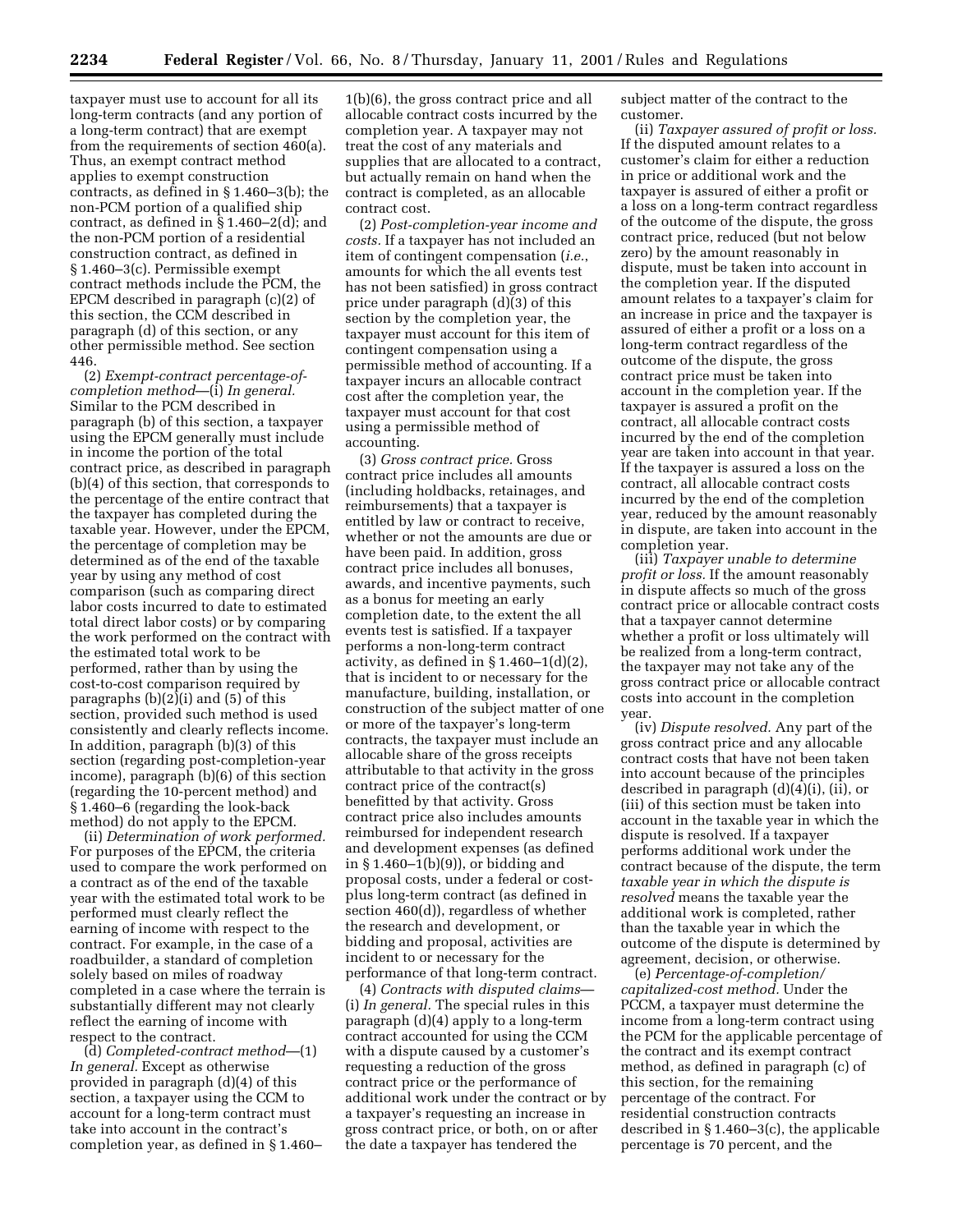remaining percentage is 30 percent. For qualified ship contracts described in § 1.460–2(d), the applicable percentage is 40 percent, and the remaining percentage is 60 percent.

(f) *Alternative minimum taxable income*—(1) *In general.* Under section 56(a)(3), a taxpayer (not exempt from the AMT under section 55(e)) must use the PCM to determine its AMTI from any long-term contract entered into on or after March 1, 1986, that is not a home construction contract, as defined in § 1.460–3(b)(2). For AMTI purposes, the PCM must include any election under paragraph (b)(6) of this section (concerning the 10-percent method) or under § 1.460–5(c) (concerning the simplified cost-to-cost method) that the taxpayer has made for regular tax purposes. For exempt construction contracts described in § 1.460– 3(b)(1)(ii), a taxpayer must use the simplified cost-to-cost method to determine the completion factor for AMTI purposes. Except as provided in paragraph (f)(2) of this section, a taxpayer must use AMTI costs and AMTI methods, such as the depreciation method described in section 56(a)(1), to determine the completion factor of a long-term contract (except a home construction contract) for AMTI purposes.

(2) *Election to use regular completion factors.* Under this paragraph (f)(2), a taxpayer may elect for AMTI purposes to determine the completion factors of all of its long-term contracts using the methods of accounting and allocable contract costs used for regular federal income tax purposes. A taxpayer makes this election by using regular methods and regular costs to compute the

completion factors of all long-term contracts entered into during the taxable year of the election for AMTI purposes on its original federal income tax return for the election year. This election is a method of accounting and, thus, applies to all long-term contracts entered into during and after the taxable year of the election. Although a taxpayer may elect to compute the completion factor of its long-term contracts using regular methods and regular costs, an election under this paragraph (f)(2) does not eliminate a taxpayer's obligation to comply with the requirements of section 55 when computing AMTI. For example, although a taxpayer may elect to use the depreciation methods used for regular tax purposes to compute the completion factor of its long-term contracts for AMTI purposes, the taxpayer must use the depreciation methods permitted by section 56 to compute AMTI.

(g) *Method of accounting.* A taxpayer that uses the PCM, EPCM, CCM, PCCM, or elects the 10-percent method or special AMTI method (or changes to another method of accounting with the Commissioner's consent) must apply the method(s) consistently for all similarly classified long-term contracts, until the taxpayer obtains the Commissioner's consent under section 446(e) to change to another method of accounting. A taxpayer-initiated change in method of accounting will be permitted only on a cut-off basis (*i.e.*, for contracts entered into on or after the year of change), and thus, a section 481(a) adjustment will not be permitted or required.

(h) *Examples.* The following examples illustrate the rules of this section:

*Example 1. PCM—estimating total contract price.* C, whose taxable year ends December 31, determines the income from long-term contracts using the PCM. On January 1, 2001, C enters into a contract to design and manufacture a satellite (a unique item). The contract provides that C will be paid \$10,000,000 for delivering the completed satellite by December 1, 2002. The contract also provides that C will receive a \$3,000,000 bonus for delivering the satellite by July 1, 2002, and an additional \$4,000,000 bonus if the satellite successfully performs its mission for five years. C is unable to reasonably predict if the satellite will successfully perform its mission for five years. If on December 31, 2001, C should reasonably expect to deliver the satellite by July 1, 2002, the estimated total contract price is \$13,000,000 (\$10,000,000 unit price + \$3,000,000 production-related bonus). Otherwise, the estimated total contract price is \$10,000,000. In either event, the \$4,000,000 bonus is not includible in the estimated total contract price as of December 31, 2001, because C is unable to reasonably predict that the satellite will successfully perform its mission for five years.

*Example 2. PCM—computing income.* (i) C, whose taxable year ends December 31, determines the income from long-term contracts using the PCM. During 2001, C agrees to manufacture for the customer, B, a unique item for a total contract price of \$1,000,000. Under C's contract, B is entitled to retain 10 percent of the total contract price until it accepts the item. By the end of 2001, C has incurred \$200,000 of allocable contract costs and estimates that the total allocable contract costs will be \$800,000. By the end of 2002, C has incurred \$600,000 of allocable contract costs and estimates that the total allocable contract costs will be \$900,000. In 2003, after completing the contract, C determines that the actual cost to manufacture the item was \$750,000.

(ii) For each of the taxable years, C's income from the contract is computed as follows:

| Taxable Year         |                      |                         |
|----------------------|----------------------|-------------------------|
| 2001                 | 2002                 | 2003                    |
| \$200,000<br>800,000 | \$600,000<br>900,000 | \$750,000<br>750,000    |
| 25.00%               | 66.67%               | 100.00%                 |
| 1,000,000            | 1,000,000            | 1,000,000               |
| 250,000<br>(0)       | 666.667<br>(250,000) | 1,000,000<br>(666, 667) |
| 250,000              | 416,667              | 333,333                 |
| 200,000<br>(0)       | 600.000<br>(200,000) | 750,000<br>(600,000)    |
| 200,000              | 400.000              | 150,000                 |
| \$50,000             | \$16,667             | \$183,333               |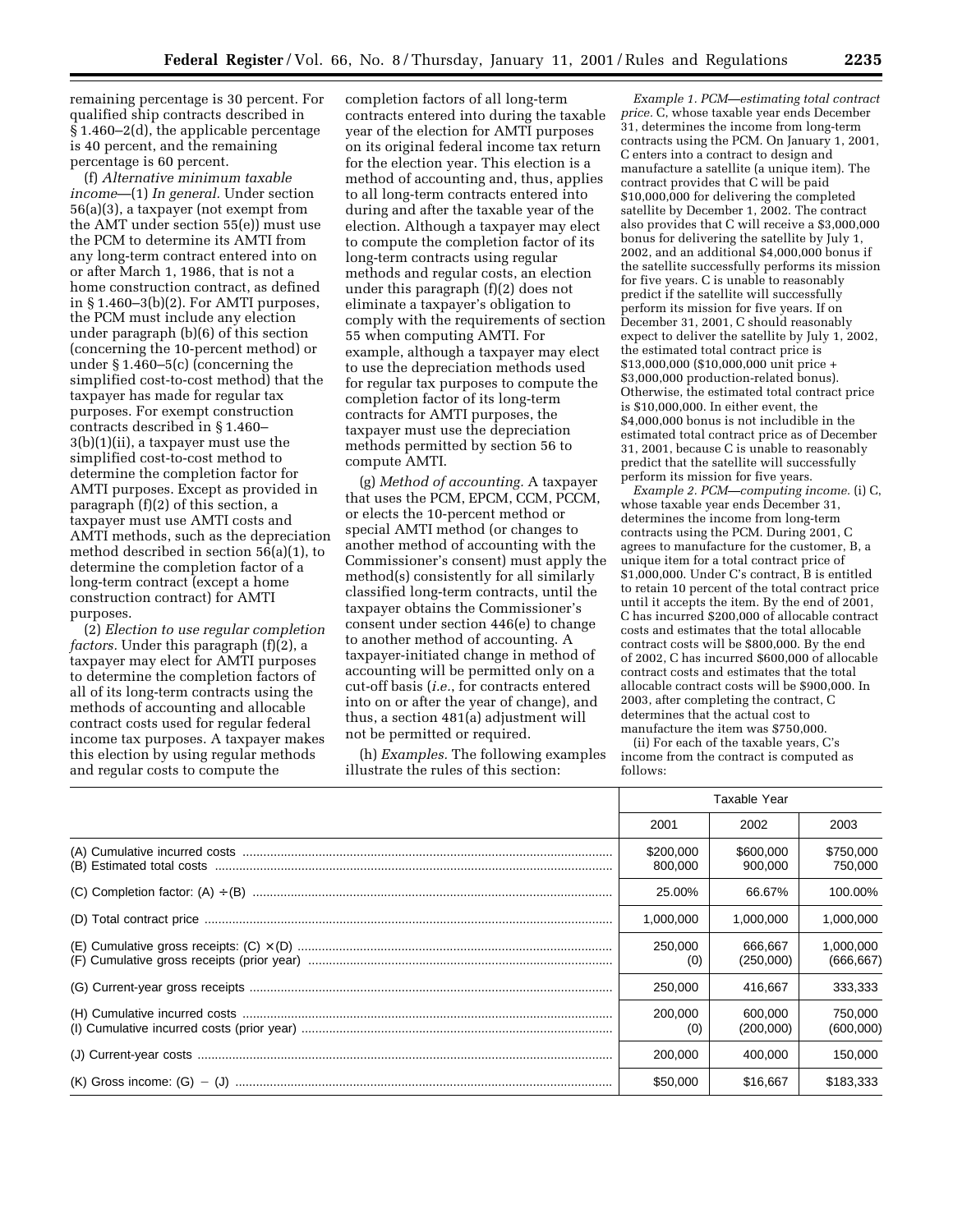*Example 3. PCM—computing income with cost sharing.* (i) C, whose taxable year ends December 31, determines the income from long-term contracts using the PCM. During 2001, C enters into a contract to manufacture a unique item. The contract specifies a target price of \$1,000,000, a target cost of \$600,000, and a target profit of \$400,000. C and B will share the savings of any cost underrun (actual total incurred cost is less than target

cost) and the additional cost of any cost overrun (actual total incurred cost is greater than target cost) as follows: 30 percent to C and 70 percent to B. By the end of 2001, C has incurred \$200,000 of allocable contract costs and estimates that the total allocable contract costs will be \$600,000. By the end of 2002, C has incurred \$300,000 of allocable contract costs and estimates that the total allocable contract costs will be \$400,000. In

2003, after completing the contract, C determines that the actual cost to manufacture the item was \$700,000.

(ii) For each of the taxable years, C's income from the contract is computed as follows (note that the sharing of any cost underrun or cost overrun is reflected as an adjustment to C's target price under paragraph (b)(4)(i) of this section):

| Taxable Year         |                         |                          |
|----------------------|-------------------------|--------------------------|
| 2001                 | 2002                    | 2003                     |
| \$200,000<br>600,000 | \$300,000<br>400.000    | \$700,000<br>700,000     |
| 33.33%               | 75.00%                  | 100.00%                  |
| \$1,000,000          | \$1,000,000             | \$1,000,000              |
| 600.000<br>600,000   | 400.000<br>600,000      | 700.000<br>600,000       |
| 0<br>70%             | (200.000)<br>70%        | 100.000<br>70%           |
| 0                    | (140,000)               | 70,000                   |
| \$1,000,000          | \$860,000               | \$1,070,000              |
| \$333,333<br>(0)     | \$645,000<br>(333, 333) | \$1.070.000<br>(645,000) |
| 333,333              | 311.667                 | 425,000                  |
| 200,000<br>(0)       | 300.000<br>(200,000)    | 700.000<br>(300,000)     |
| 200.000              | 100,000                 | 400.000                  |
| \$133.333            | \$211.667               | \$25,000                 |

*Example 4. PCM—10 percent method.* (i) C, whose taxable year ends December 31, determines the income from long-term contracts using the PCM. In November 2001, C agrees to manufacture a unique item for \$1,000,000. C reasonably estimates that the total allocable contract costs will be

\$600,000. By December 31, 2001, C has received \$50,000 in progress payments and incurred \$40,000 of costs. C elects to use the 10 percent method effective for 2001 and all subsequent taxable years. During 2002, C receives \$500,000 in progress payments and incurs \$260,000 of costs. In 2003, C incurs an additional \$300,000 of costs, C finishes manufacturing the item, and receives the final \$450,000 payment.

(ii) For each of the taxable years, C's income from the contract is computed as follows:

|                                                                                                                                                                                                                                                                                                                                                                                                                                                   | Taxable Year        |                      |                        |
|---------------------------------------------------------------------------------------------------------------------------------------------------------------------------------------------------------------------------------------------------------------------------------------------------------------------------------------------------------------------------------------------------------------------------------------------------|---------------------|----------------------|------------------------|
|                                                                                                                                                                                                                                                                                                                                                                                                                                                   | 2001                | 2002                 | 2003                   |
| $\begin{minipage}{.4\linewidth} (A) Cumulative incurred costs  \  \, \ldots \  \, \ldots \  \, \ldots \  \, \ldots \  \, \ldots \  \, \ldots \  \, \ldots \  \, \ldots \  \, \ldots \  \, \ldots \  \, \ldots \  \, \ldots \  \, \ldots \  \, \ldots \  \, \ldots \  \, \ldots \  \, \ldots \  \, \ldots \  \, \ldots \  \, \ldots \  \, \ldots \  \, \ldots \  \, \ldots \  \, \ldots \  \, \ldots \  \, \ldots \  \, \ldots \  \, \ldots \  \,$ | \$40,000<br>600,000 | \$300,000<br>600,000 | \$600,000<br>600,000   |
|                                                                                                                                                                                                                                                                                                                                                                                                                                                   | 6.67%               | 50.00%               | 100.00%                |
|                                                                                                                                                                                                                                                                                                                                                                                                                                                   | 1.000.000           | 1,000,000            | 1,000,000              |
|                                                                                                                                                                                                                                                                                                                                                                                                                                                   | 0<br>(0)            | 500.000<br>(0)       | 1,000,000<br>(500,000) |
|                                                                                                                                                                                                                                                                                                                                                                                                                                                   | 0                   | 500,000              | 500,000                |
|                                                                                                                                                                                                                                                                                                                                                                                                                                                   | 0<br>(0)            | 300,000<br>(0)       | 600.000<br>(300,000)   |
|                                                                                                                                                                                                                                                                                                                                                                                                                                                   | 0                   | 300,000              | 300,000                |
|                                                                                                                                                                                                                                                                                                                                                                                                                                                   | \$0                 | \$200,000            | \$200,000              |

\*Unless (C) <10 percent.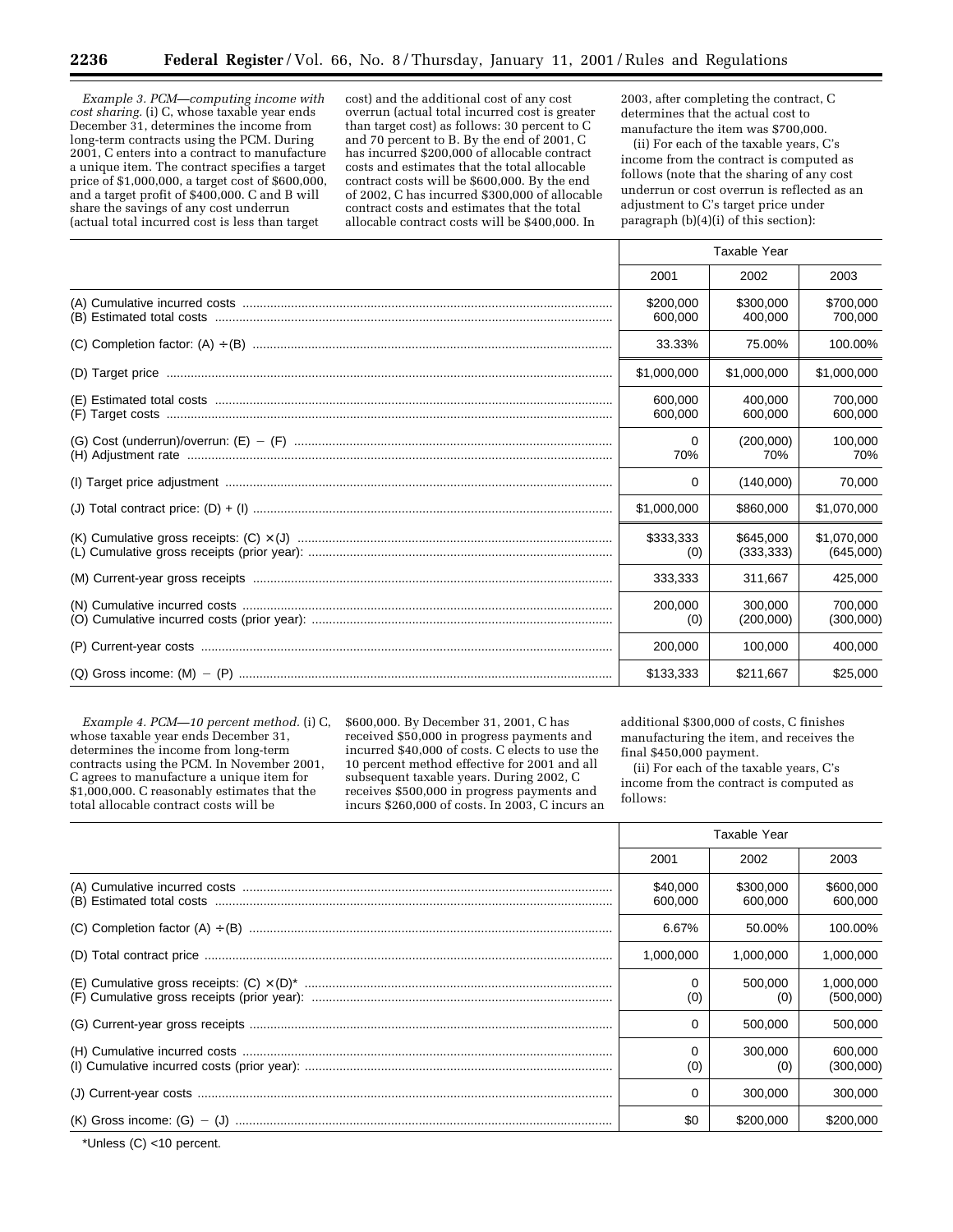*Example 5. PCM—contract terminated.* C, whose taxable year ends December 31, determines the income from long-term contracts using the PCM. During 2001, C buys land and begins constructing a building that will contain 50 condominium units on that land. C enters into a contract to sell one unit in this condominium to B for \$240,000. B gives C a \$5,000 deposit toward the purchase price. By the end of 2001, C has incurred \$50,000 of allocable contract costs on B's unit and estimates that the total allocable contract costs on B's unit will be \$150,000. Thus, for 2001, C reports gross receipts of \$80,000 (\$50,000  $\div$  \$150,000  $\times$ \$240,000), current-year costs of \$50,000, and gross income of \$30,000 (\$80,000—\$50,000). In 2002, after C has incurred an additional \$25,000 of allocable contract costs on B's unit, B files for bankruptcy protection and defaults on the contract with C, who is permitted to keep B's \$5,000 deposit as liquidated damages. In 2002, C reverses the transaction with B under paragraph (b)(7) of this section and reports a loss of \$30,000 (\$50,000–\$80,000). In addition, C obtains an adjusted basis in the unit sold to B of \$70,000 (\$50,000 (current-year costs deducted in 2001)—\$5,000 (B's forfeited deposit) + \$25,000 (current-year costs incurred in 2002). C may not apply the look-back method to this contract in 2002.

*Example 6. CCM—contracts with disputes from customer claims.* In 2001, C, whose taxable year ends December 31, uses the CCM to account for exempt construction contracts. C enters into a contract to construct a bridge for B. The terms of the contract provide for a \$1,000,000 gross contract price. C finishes the bridge in 2002 at a cost of \$950,000. When B examines the bridge, B insists that C either repaint several girders or reduce the contract price. The amount reasonably in dispute is \$10,000. In 2003, C and B resolve their dispute, C repaints the girders at a cost of \$6,000, and C and B agree that the contract price is not to be reduced. Because C is assured a profit of \$40,000 (\$1,000,000— \$10,000—\$950,000) in 2002 even if the dispute is resolved in B's favor, C must take this \$40,000 into account in 2002. In 2003, C will earn an additional \$4,000 profit (\$1,000,000—\$956,000—\$40,000) from the contract with B. Thus, C must take into account an additional \$10,000 of gross contract price and \$6,000 of additional contract costs in 2003.

*Example 7. CCM—contracts with disputes from taxpayer claims.* In 2003, C, whose taxable year ends December 31, uses the CCM to account for exempt construction contracts. C enters into a contract to construct a building for B. The terms of the contract provide for a \$1,000,000 gross contract price. C finishes the building in 2004 at a cost of \$1,005,000. B examines the building in 2004 and agrees that it meets the contract's specifications; however, at the end of 2004, C and B are unable to agree on the merits of C's claim for an additional \$10,000 for items that C alleges are changes in contract specifications and B alleges are within the scope of the contract's original specifications. In 2005, B agrees to pay C an additional \$2,000 to satisfy C's claims under the contract. Because the amount in dispute

affects so much of the gross contract price that C cannot determine in 2004 whether a profit or loss will ultimately be realized, C may not taken any of the gross contract price or allocable contract costs into account in 2004. C must take into account \$1,002,000 of gross contract price and \$1,005,000 of allocable contract costs in 2005.

*Example 8. CCM—contracts with disputes from taxpayer and customer claims.* C, whose taxable year ends December 31, uses the CCM to account for exempt construction contracts. C constructs a factory for B pursuant to a long-term contract. Under the terms of the contract, B agrees to pay C a total of \$1,000,000 for construction of the factory. C finishes construction of the factory in 2002 at a cost of \$1,020,000. When B takes possession of the factory and begins operations in December 2002, B is dissatisfied with the location and workmanship of certain heating ducts. As of the end of 2002, C contends that the heating ducts are constructed in accordance with contract specifications. The amount of the gross contract price reasonably in dispute with respect to the heating ducts is \$6,000. As of this time, C is claiming \$14,000 in addition to the original contract price for certain changes in contract specifications which C alleges have increased his costs. B denies that these changes have increased C's costs. In 2003, the disputes between C and B are resolved by performance of additional work by C at a cost of \$1,000 and by an agreement that the contract price would be revised downward to \$996,000. Under these circumstances, C must include in his gross income for 2002, \$994,000 (the gross contract price less the amount reasonably in dispute because of B's claim, or \$1,000,000—\$6,000). In 2002, C must also take into account \$1,000,000 of allocable contract costs (costs incurred less the amounts in dispute attributable to both B's and C's claims, or \$1,020,000—\$6,000—\$14,000). In 2003, C must take into account an additional \$2,000 of gross contract price (\$996,000—\$994,000) and \$21,000 of allocable contract costs (\$1,021,000—\$1,000,000).

(i) [Reserved]

\* \* \* \* \*

(k) *Mid-contract change in taxpayer.* [Reserved]

**Par. 8.** Section 1.460–5 is added to read as follows:

### **§ 1.460–5 Cost allocation rules.**

(a) *Overview.* This section prescribes methods of allocating costs to long-term contracts accounted for using the percentage-of-completion method described in § 1.460–4(b) (PCM), the completed-contract method described in § 1.460–4(d) (CCM), or the percentageof-completion/capitalized-cost method described in § 1.460–4(e) (PCCM). Exempt construction contracts described in § 1.460–3(b) accounted for using a method other than the PCM or CCM are not subject to the cost allocation rules of this section (other than the requirement to allocate

production-period interest under paragraph  $(b)(2)(v)$  of this section). Paragraph (b) of this section describes the regular cost allocation methods for contracts subject to the PCM. Paragraph (c) of this section describes an elective simplified cost allocation method for contracts subject to the PCM. Paragraph (d) of this section describes the cost allocation methods for exempt construction contracts reported using the CCM. Paragraph (e) of this section describes the cost allocation rules for contracts subject to the PCCM. Paragraph (f) of this section describes additional rules applicable to the cost allocation methods described in this section. Paragraph (g) of this section provides rules concerning consistency in method of allocating costs to longterm contracts.

(b) *Cost allocation method for contracts subject to PCM—*(1) *In general.* Except as otherwise provided in paragraph (b)(2) of this section, a taxpayer must allocate costs to each long-term contract subject to the PCM in the same manner that direct and indirect costs are capitalized to property produced by a taxpayer under § 1.263A– 1(e) through (h). Thus, a taxpayer must allocate to each long-term contract subject to the PCM all direct costs and certain indirect costs properly allocable to the long-term contract (*i.e.*, all costs that directly benefit or are incurred by reason of the performance of the longterm contract). However, see paragraph (c) of this section concerning an election to allocate contract costs using the simplified cost-to-cost method. As in section 263A, the use of the practical capacity concept is not permitted. See  $§ 1.263A - 2(a)(4).$ 

(2) *Special rules*—(i) *Direct material costs.* The costs of direct materials must be allocated to a long-term contract when dedicated to the contract under principles similar to those in § 1.263A– 11(b)(2). Thus, a taxpayer dedicates direct materials by associating them with a specific contract, including by purchase order, entry on books and records, or shipping instructions. A taxpayer maintaining inventories under § 1.471–1 must determine allocable contract costs attributable to direct materials using its method of accounting for those inventories (*e.g.*, FIFO, LIFO, specific identification).

(ii) *Components and subassemblies.* The costs of a component or subassembly (component) produced by the taxpayer must be allocated to a longterm contract as the taxpayer incurs costs to produce the component if the taxpayer reasonably expects to incorporate the component into the subject matter of the contract. Similarly,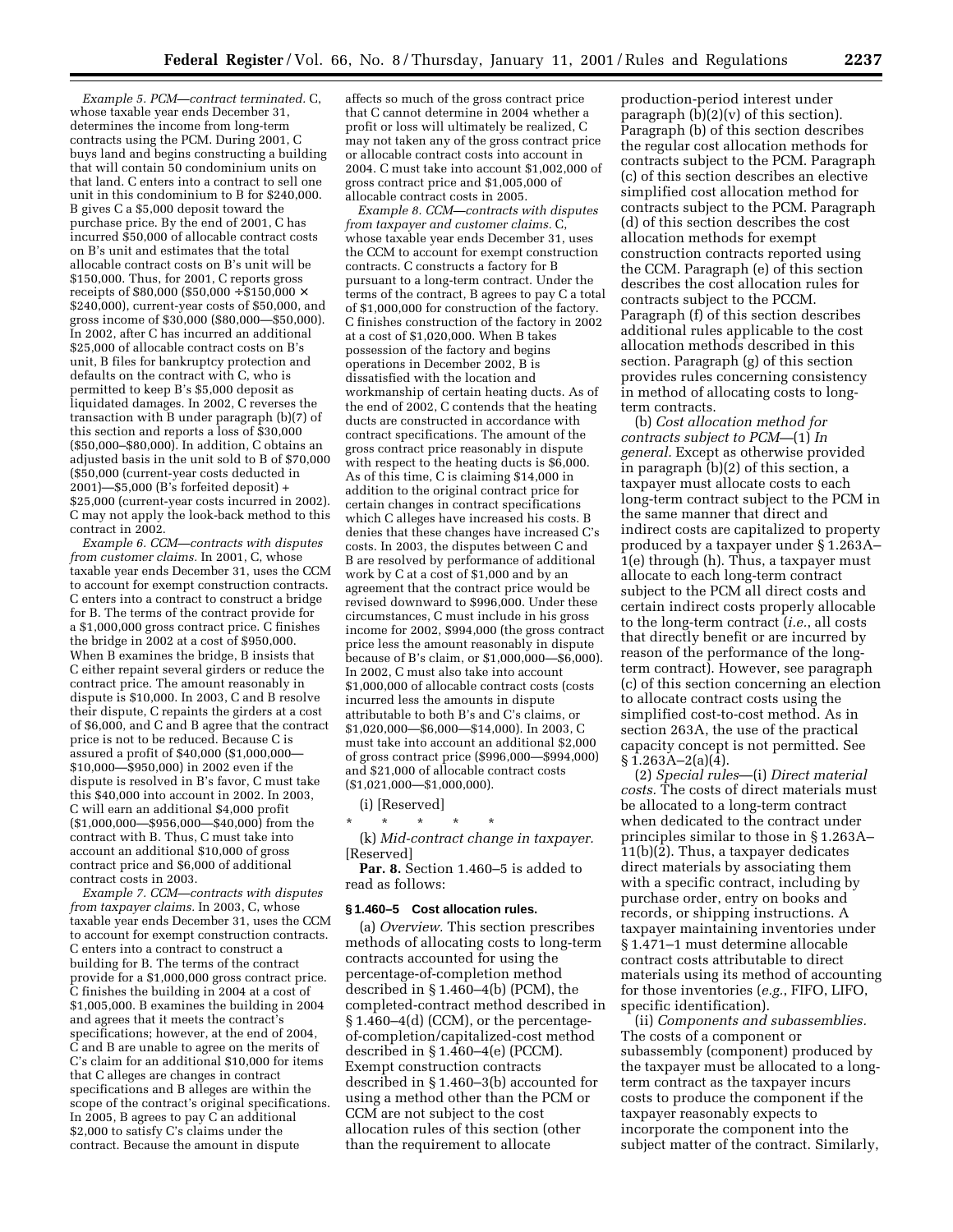the cost of a purchased component (including a component purchased from a related party) must be allocated to a long-term contract as the taxpayer incurs the cost to purchase the component if the taxpayer reasonably expects to incorporate the component into the subject matter of the contract. In all other cases, the cost of a component must be allocated to a longterm contract when the component is dedicated, under principles similar to those in § 1.263A–11(b)(2). A taxpayer maintaining inventories under § 1.471– 1 must determine allocable contract costs attributable to components using its method of accounting for those inventories (*e.g.*, FIFO, LIFO, specific identification).

(iii) *Simplified production methods.* A taxpayer may not determine allocable contract costs using the simplified production methods described in § 1.263A–2(b) and (c).

(iv) *Costs identified under cost-plus long-term contracts and federal longterm contracts.* To the extent not otherwise allocated to the contract under this paragraph (b), a taxpayer must allocate any identified costs to a cost-plus long-term contract or federal long-term contract (as defined in section 460(d)). *Identified cost* means any cost, including a charge representing the time-value of money, identified by the taxpayer or related person as being attributable to the taxpayer's cost-plus long-term contract or federal long-term contract under the terms of the contract itself or under federal, state, or local law or regulation.

(v) *Interest*—(A) *In general.* If property produced under a long-term contract is *designated property*, as defined in § 1.263A–8(b) (without regard to the exclusion for long-term contracts under § 1.263A–8(d)(2)(v)), a taxpayer must allocate interest incurred during the production period to the long-term contract in the same manner as interest is allocated to property produced by a taxpayer under section 263A(f). See §§ 1.263A–8 to 1.263A–12 generally.

(B) *Production period.* Notwithstanding § 1.263A–12(c) and (d), for purposes of this paragraph (b)(2)(v), the production period of a long-term contract—

(*1*) Begins on the later of—

(*i*) The contract commencement date, as defined in § 1.460–1(b)(7); or

(*ii*) For a taxpayer using the accrual method of accounting for long-term contracts, the date by which 5 percent or more of the total estimated costs, including design and planning costs, under the contract have been incurred; and

(*2*) Ends on the date that the contract is completed, as defined in § 1.460–  $1(c)(3)$ .

(C) *Application of section 263A(f).* For purposes of this paragraph (b)(2)(v), section 263A(f)(1)(B)(iii) (regarding an estimated production period exceeding 1 year and a cost exceeding \$1,000,000) must be applied on a contract-bycontract basis; except that, in the case of a taxpayer using an accrual method of accounting, that section must be applied on a property-by-property basis.

(vi) *Research and experimental expenses.* Notwithstanding § 1.263A–  $1(e)(3)(ii)(P)$  and  $(iii)(B)$ , a taxpayer must allocate research and experimental expenses, other than independent research and development expenses (as defined in  $\S 1.460-1(b)(9)$ , to its longterm contracts.

(vii) *Service costs*—(A) *Simplified service cost method*—(1) *In general.* To use the simplified service cost method under § 1.263A–1(h), a taxpayer must allocate the otherwise capitalizable mixed service costs among its long-term contracts using a reasonable method. For example, otherwise capitalizable mixed service costs may be allocated to each long-term contract based on labor hours or contract costs allocable to the contract. To be considered reasonable, an allocation method must be applied consistently and must not disproportionately allocate service costs to contracts expected to be completed in the near future.

(2) *Example.* The following example illustrates the rule of this paragraph  $(b)(2)(vii)(A):$ 

*Example. Simplified service cost method.* During 2001, C, whose taxable year ends December 31, produces electronic equipment for inventory and enters into long-term contracts to manufacture specialized electronic equipment. C's method of allocating mixed service costs to the property it produces is the labor-based, simplified service cost method described in § 1.263A– 1(h)(4). For 2001, C's total mixed service costs are \$100,000, C's section 263A labor costs are \$500,000, C's section 460 labor costs (*i.e.,* labor costs allocable to C's long-term contracts) are \$250,000, and C's total labor costs are \$1,000,000. To determine the amount of mixed service costs capitalizable under section 263A for 2001, C multiplies its total mixed service costs by its section 263A allocation ratio (section 263A labor costs ÷ total labor costs). Thus, C's capitalizable mixed service costs for 2001 are \$50,000  $($100,000 \times $500,000 \div $1,000,000)$ . Thereafter, C allocates its capitalizable mixed service costs to produced property remaining in ending inventory using its 263A allocation method (*e.g.,* burden rate, simplified production). Similarly, to determine the amount of mixed service costs that are allocable to C's long-term contracts for 2001, C multiplies its total mixed service costs by

its section 460 allocation ratio (section 460 labor ÷ total labor costs). Thus, C's allocable mixed service contract costs for 2001 are  $$25,000$  (\$100,000 x \$250,000 ÷ \$1,000,000). Thereafter, C allocates its allocable mixed service costs to its long-term contracts proportionately based on its section 460 labor costs allocable to each long-term contract.

(B) *Jobsite costs.* If an administrative, service, or support function is performed solely at the jobsite for a specific long-term contract, the taxpayer may allocate all the direct and indirect costs of that administrative, service, or support function to that long-term contract. Similarly, if an administrative, service, or support function is performed at the jobsite solely for the taxpayer's long-term contract activities, the taxpayer may allocate all the direct and indirect costs of that administrative, service, or support function among all the long-term contracts performed at that jobsite. For this purpose, jobsite means a production plant or a construction site.

(C) *Limitation on other reasonable cost allocation methods.* A taxpayer may use any other reasonable method of allocating service costs, as provided in  $§ 1.263A-1(f)(4)$ , if, for the taxpayer's long-term contracts considered as a whole, the—

(*1*) Total amount of service costs allocated to the contracts does not differ significantly from the total amount of service costs that would have been allocated to the contracts under § 1.263A–1(f)(2) or (3);

(*2*) Service costs are not allocated disproportionately to contracts expected to be completed in the near future because of the taxpayer's cost allocation method; and

(*3*) Taxpayer's cost allocation method is applied consistently.

(c) *Simplified cost-to-cost method for contracts subject to the PCM*—(1) *In general.* Instead of using the cost allocation method prescribed in paragraph (b) of this section, a taxpayer may elect to use the simplified cost-tocost method, which is authorized under section 460(b)(3)(A), to allocate costs to a long-term contract subject to the PCM. Under the simplified cost-to-cost method, a taxpayer determines a contract's completion factor based upon only direct material costs; direct labor costs; and depreciation, amortization, and cost recovery allowances on equipment and facilities directly used to manufacture or construct the subject matter of the contract. For this purpose, the costs associated with any manufacturing or construction activities performed by a subcontractor are considered either direct material or direct labor costs, as appropriate, and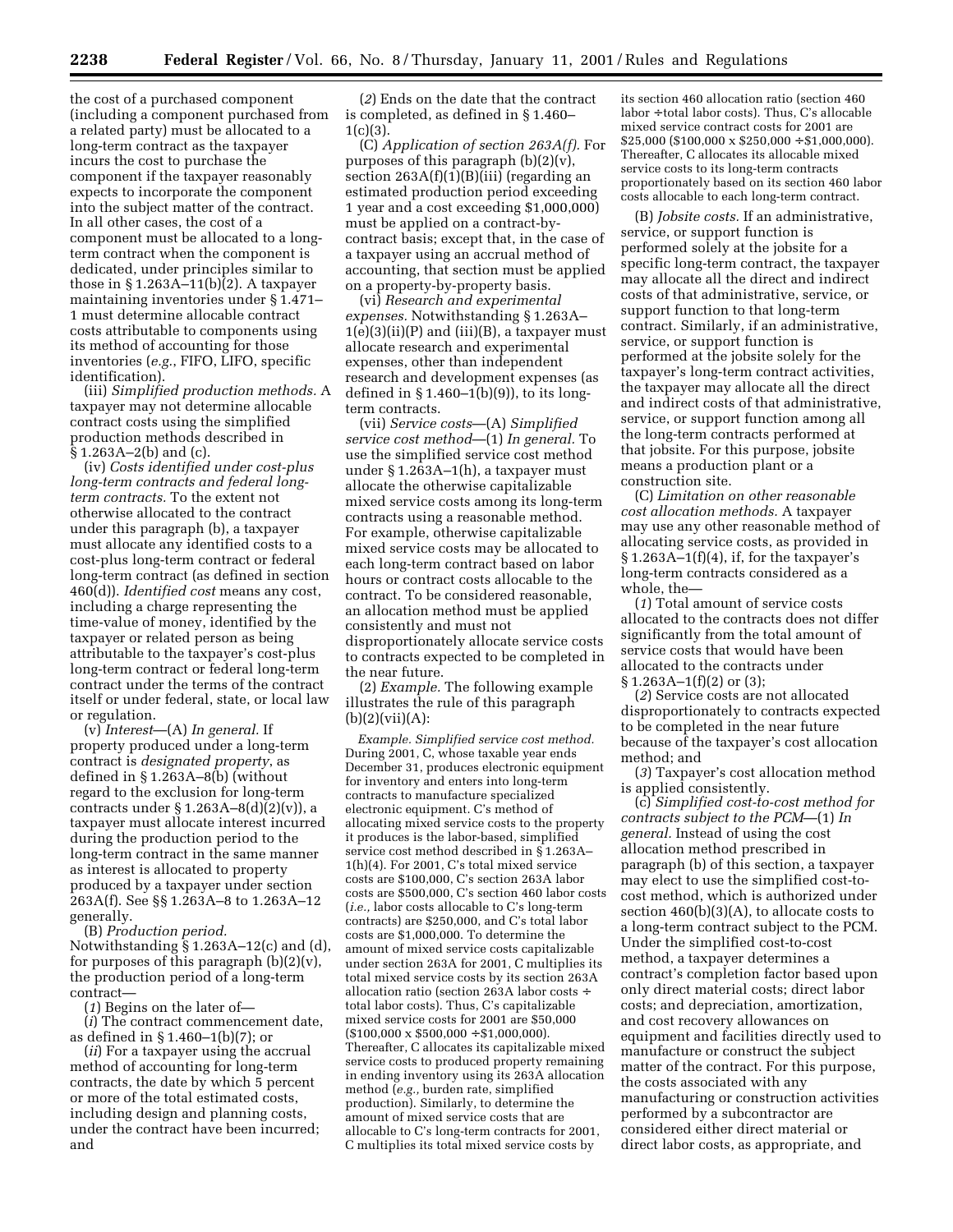therefore must be allocated to the contract under the simplified cost-tocost method. An electing taxpayer must use the simplified cost-to-cost method to apply the look-back method under § 1.460–6 and to determine alternative minimum taxable income under  $§ 1.460 - 4(f).$ 

(2) *Election.* A taxpayer makes an election under this paragraph (c) by using the simplified cost-to-cost method for all long-term contracts entered into during the taxable year of the election on its original federal income tax return for the election year. This election is a method of accounting and, thus, applies to all long-term contracts entered into during and after the taxable year of the election. This election is not available if a taxpayer does not use the PCM to account for all long-term contracts or if a taxpayer elects to use the 10-percent method described in § 1.460–4(b)(6).

(d) *Cost allocation rules for exempt construction contracts reported using the CCM*—(1) *In general.* For exempt construction contracts reported using the CCM, other than contracts described in paragraph (d)(3) of this section (concerning contracts of homebuilders that do not satisfy the \$10,000,000 gross receipts test described in § 1.460–3(b)(3) or will not be completed within two years of the contract commencement date), a taxpayer must annually allocate the cost of any activity that is incident to or necessary for the taxpayer's performance under a long-term contract. A taxpayer must allocate to each exempt construction contract all direct costs as defined in  $\S 1.263A-1(e)(2)(i)$  and all indirect costs either as provided in § 1.263A–1(e)(3) or as provided in paragraph (d)(2) of this section.

(2) *Indirect costs*—(i) *Indirect costs allocable to exempt construction contracts.* A taxpayer allocating costs under this paragraph (d)(2) must allocate the following costs to an exempt construction contract, other than a contract described in paragraph (d)(3) of this section, to the extent incurred in the performance of that contract—

(A) Repair of equipment or facilities; (B) Maintenance of equipment or facilities;

(C) Utilities, such as heat, light, and power, allocable to equipment or facilities;

(D) Rent of equipment or facilities;

(E) Indirect labor and contract supervisory wages, including basic compensation, overtime pay, vacation and holiday pay, sick leave pay (other than payments pursuant to a wage continuation plan under section 105(d) as it existed prior to its repeal in 1983), shift differential, payroll taxes, and

contributions to a supplemental unemployment benefits plan;

(F) Indirect materials and supplies; (G) Noncapitalized tools and equipment;

(H) Quality control and inspection; (I) Taxes otherwise allowable as a deduction under section 164, other than state, local, and foreign income taxes, to the extent attributable to labor, materials, supplies, equipment, or facilities;

(J) Depreciation, amortization, and cost-recovery allowances reported for the taxable year for financial purposes on equipment and facilities to the extent allowable as deductions under chapter 1 of the Internal Revenue Code;

(K) Cost depletion;

(L) Administrative costs other than the cost of selling or any return on capital;

(M) Compensation paid to officers other than for incidental or occasional services;

(N) Insurance, such as liability insurance on machinery and equipment; and

(O) Interest, as required under paragraph  $(b)(2)(v)$  of this section.

(ii) *Indirect costs not allocable to exempt construction contracts.* A taxpayer allocating costs under this paragraph (d)(2) is not required to allocate the following costs to an exempt construction contract reported using the CCM—

(A) Marketing and selling expenses, including bidding expenses;

(B) Advertising expenses;

(C) Other distribution expenses;

(D) General and administrative expenses attributable to the performance of services that benefit the taxpayer's activities as a whole (*e.g.,* payroll expenses, legal and accounting expenses);

(E) Research and experimental expenses (described in section 174 and the regulations thereunder);

(F) Losses under section 165 and the regulations thereunder;

(G) Percentage of depletion in excess of cost depletion;

(H) Depreciation, amortization, and cost recovery allowances on equipment and facilities that have been placed in service but are temporarily idle (for this purpose, an asset is not considered to be temporarily idle on non-working days, and an asset used in construction is considered to be idle when it is neither en route to nor located at a job-site), and depreciation, amortization and cost recovery allowances under chapter 1 of the Internal Revenue Code in excess of depreciation, amortization, and cost recovery allowances reported by the taxpayer in the taxpayer's financial reports;

(I) Income taxes attributable to income received from long-term contracts;

(J) Contributions paid to or under a stock bonus, pension, profit-sharing, or annuity plan or other plan deferring the receipt of compensation whether or not the plan qualifies under section 401(a), and other employee benefit expenses paid or accrued on behalf of labor, to the extent the contributions or expenses are otherwise allowable as deductions under chapter 1 of the Internal Revenue Code. Other employee benefit expenses include (but are not limited to): Worker's compensation; amounts deductible or for whose payment reduction in earnings and profits is allowed under section 404A and the regulations thereunder; payments pursuant to a wage continuation plan under section 105(d) as it existed prior to its repeal in 1983; amounts includible in the gross income of employees under a method or arrangement of employer contributions or compensation which has the effect of a stock bonus, pension, profit-sharing, or annuity plan, or other plan deferring the receipt of compensation or providing deferred benefits; premiums on life and health insurance; and miscellaneous benefits provided for employees such as safety, medical treatment, recreational and eating facilities, membership dues, *etc.*;

(K) Cost attributable to strikes, rework labor, scrap and spoilage; and

(L) Compensation paid to officers attributable to the performance of services that benefit the taxpayer's activities as a whole.

(3) *Large homebuilders.* A taxpayer must capitalize the costs of home construction contracts under section 263A and the regulations thereunder, unless the contract will be completed within two years of the contract commencement date and the taxpayer satisfies the \$10,000,000 gross receipts test described in § 1.460–3(b)(3).

(e) *Cost allocation rules for contracts subject to the PCCM.* A taxpayer must use the cost allocation rules described in paragraph (b) of this section to determine the costs allocable to the entire qualified ship contract or residential construction contract accounted for using the PCCM and may not use the simplified cost-to-cost method described in paragraph (c) of this section.

(f) *Special rules applicable to costs allocated under this section*—(1) *Nondeductible costs.* A taxpayer may not allocate any otherwise allocable contract cost to a long-term contract if any section of the Internal Revenue Code disallows a deduction for that type of payment or expenditure (*e.g.,* an illegal bribe described in section 162(c)).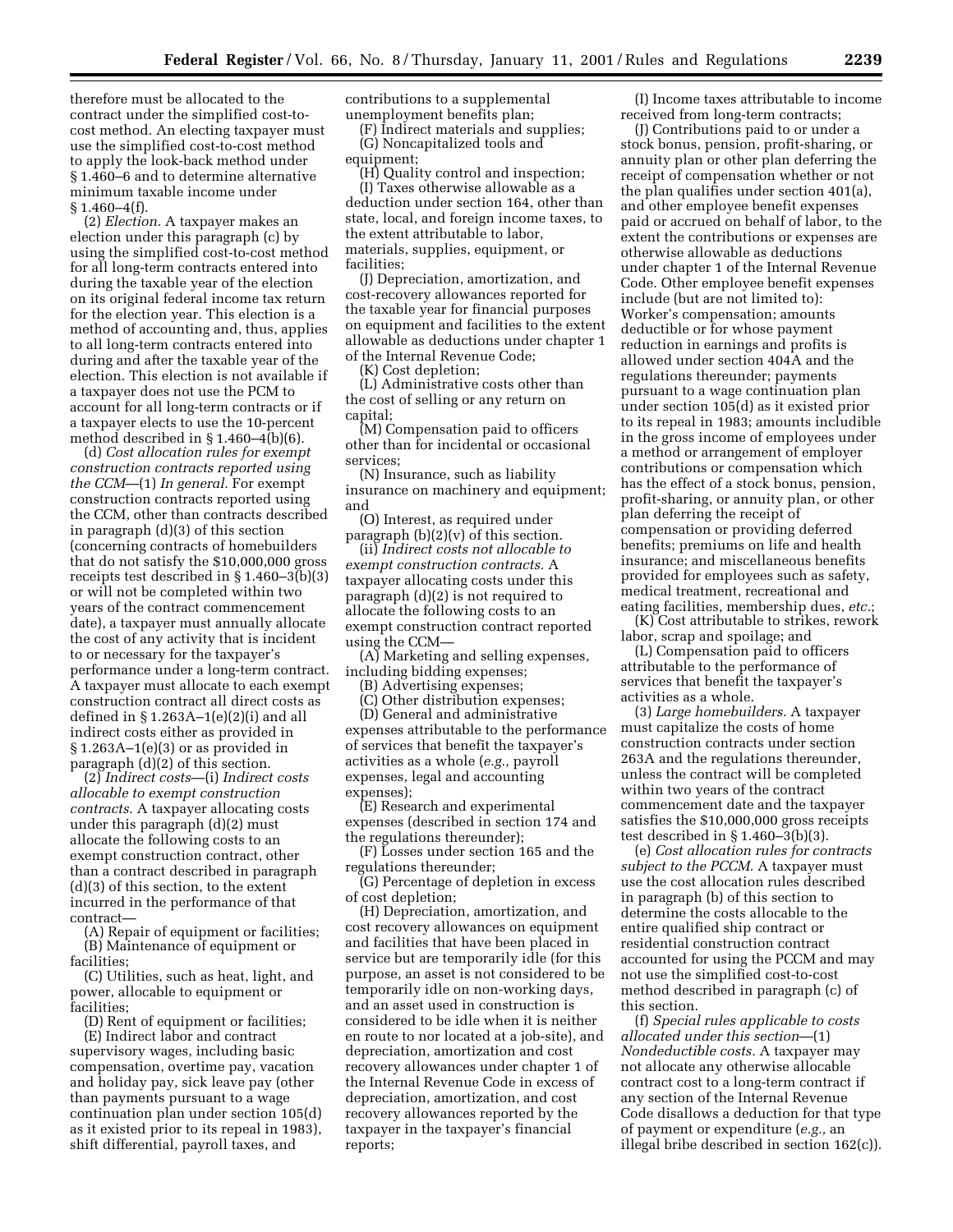(2) *Costs incurred for non-long-term contract activities.* If a taxpayer performs a non-long-term contract activity, as defined in  $\S 1.460-1(d)(2)$ , that is incident to or necessary for the manufacture, building, installation, or construction of the subject matter of one or more of the taxpayer's long-term contracts, the taxpayer must allocate the costs attributable to that activity to such contract(s).

(g) *Method of accounting.* A taxpayer that adopts or elects a cost allocation method of accounting (or changes to another cost allocation method of accounting with the Commissioner's consent) must apply that method consistently for all similarly classified contracts, until the taxpayer obtains the Commissioner's consent under section 446(e) to change to another cost allocation method. A taxpayer-initiated change in cost allocation method will be permitted only on a cut-off basis (*i.e.,* for contracts entered into on or after the year of change) and thus, a section 481(a) adjustment will not be permitted or required.

**Par. 9.** Section 1.460–6 is amended as follows:

1. A sentence is added to the end of paragraph (a)(2). 2. The third sentence of paragraph

(b)(1) is removed.

3. In the fourth sentence of paragraph (b)(1), ''Therefore, to the extent that the percentage of completion method is required to be used'' is removed and ''To the extent that the percentage of completion method is required to be used under  $§ 1.460-1(g)$ " is added in its place.

4. The first sentence of paragraph  $(c)(1)(ii)(A)$  is revised.

5. In the first sentence of paragraph  $(c)(1)(ii)(B)$ , the language "no later than the year'' is removed and ''in the year'' is added in its place and ''§ 1.451– 3(b)(*2*)'' is removed and ''§ 1.460–  $1(c)(3)$ " is added in its place.

6. The last two sentences of paragraph  $(c)(1)(ii)(B)$  are removed.

7. In the last sentence of paragraph (c)(1)(ii)(C)(*2*), the language ''§ 5h.6'' is removed and ''§ 301.9100–8 of this chapter'' is added in its place.

8. In the fourth sentence of paragraph  $(c)(2)(v)(A)$ , the language "similarly" is removed.

9. The first, second, fifth, and sixth sentences of paragraph  $(c)(2)(v)(A)$  are removed.

10. In the first sentence of paragraph  $(c)(2)(vi)(B)$ , the language

 $\frac{1}{5}$  1.453(b)(2)(ii), (iii), (iv), and § 1.451– 3(d)(2), (3), and (4)'' is removed and ''§ 1.460–4(b)(4)(i)'' is added in its place.

11. In the second sentence of paragraph  $(c)(2)(vi)(B)$ , the language ''the percentage of completion method and'' is removed.

12. In the third sentence of paragraph  $(c)(2)(vi)(B)$ , the language ", for purposes of both the percentage of completion method and the look-back method'' is removed.

13. In the fourth sentence of paragraph (c)(2)(vi)(B), the language ''Similarly, a'' is removed and ''A'' is added in its place.

14. In the first sentence of paragraph (c)(2)(vi)(C), the language " $\S 1.451-3(e)$ " is removed and ''§ 1.460–1(e)'' is added in its place.

15. Paragraph (c)(4)(iv) is removed.

16. In the first sentence of paragraph (d)(4)(ii)(C), the language ''within the meaning of section 1504(a)'' is removed and ", as defined in  $\S 1.1502-1(h)$ " is added in its place.

17. In the fourth sentence of paragraph (e)(2), the language ''within the meaning of section  $1504(a)$ " is removed and '', as defined in § 1.1502– 1(h)'' is added in its place.

18. In the first sentence of paragraph (f)(1), the language ''or to be refunded'' is removed and ''from, or payable to, a taxpayer'' is added in its place.

19. In the first sentence of paragraph (f)(1), the language ''and reported'' is removed.

20. In the second sentence of paragraph (f)(1), the language ''and Form 8697 is filed by'' is removed.

21. In the second sentence of paragraph (f)(2)(i), the language ''fails to file Form 8697 with respect to interest required to be paid or that'' is removed.

22. In the second sentence of paragraph (f)(2)(i), the language ''a penalty for failing to file Form 8697'' is removed and ''an underpayment penalty under section 6651, and the taxpayer also is liable for underpayment interest under section 6601'' is added in its place.

23. In the third sentence of paragraph  $(f)(2)(i)$ , the language "penalty" is removed and ''subtitle F'' is added in its place.

24. In the fourth sentence of paragraph  $(f)(2)(i)$ , the language "or a tax refund" is added after "liability".

25. In the first sentence of paragraph  $(f)(2)(ii)$ , the language "refunded" is removed and ''payable'' is added in its place.

26. Paragraph (f)(3) is added. The revisions and additions read as follows:

# **§ 1.460–6 Look-back method.**

 $(a) * * * *$ 

 $(2)$  \* \* \* Paragraph (j) of this section provides guidance concerning the election not to apply the look-back method in de minimis cases.

\* \* \* \* \*

 $(c) * * * (1) * * * *$ 

(ii) \* \* \* (A) *In general.* Except as otherwise provided in section 460(b)(6) (see § 1.460–6(j) for method of electing) or § 1.460–6(e), a taxpayer must apply the look-back method to a long-term contract in the completion year and in any post-completion year for which the taxpayer must adjust total contract price or total allocable contract costs, or both, under the PCM. \* \* \*

 $\star$   $\qquad$   $\star$   $\qquad$   $\star$ 

(f) \* \* \* \*

(3) *Statute of limitations and compounding of interest on look-back interest.* For guidance on the statute of limitations applicable to the assessment and collection of look-back interest owed by a taxpayer, see sections 6501 and 6502. A taxpayer's claim for credit or refund of look-back interest previously paid by or collected from a taxpayer is a claim for credit or refund of an overpayment of tax and is subject to the statute of limitations provided in section 6511. A taxpayer's claim for look-back interest (or interest payable on look-back interest) that is not attributable to an amount previously paid by or collected from a taxpayer is a general, non-tax claim against the federal government. For guidance on the statute of limitations that applies to general, non-tax claims against the federal government, see 28 U.S.C. sections 2401 and 2501. For guidance applicable to the compounding of interest when the look-back interest is not paid, see sections 6601 to 6622.

#### **§§ 1.460–7 and 1.460–8 [Removed]**

**Par. 10.** Sections 1.460–7 and 1.460– 8 are removed.

### **§ 1.471–10 [Amended]**

\* \* \* \* \*

**Par. 11.** Section 1.471–10 is amended by removing the language ''§ 1.451–3'' and adding ''§ 1.460–2'' in its place.

# **PART 602—OMB CONTROL NUMBERS UNDER THE PAPERWORK REDUCTION ACT**

**Par. 12.** The authority citation for part 602 continues to read as follows:

**Authority:** 26 U.S.C. 7805.

**Par. 13.** In § 602.101, paragraph (b) is amended by:

1. Removing the entry for ''1.451–3''.

2. The following entries are added in numerical order to the table:

#### **§ 602.101 OMB Control numbers.**

\* \* \* \* \* (b) \* \* \*